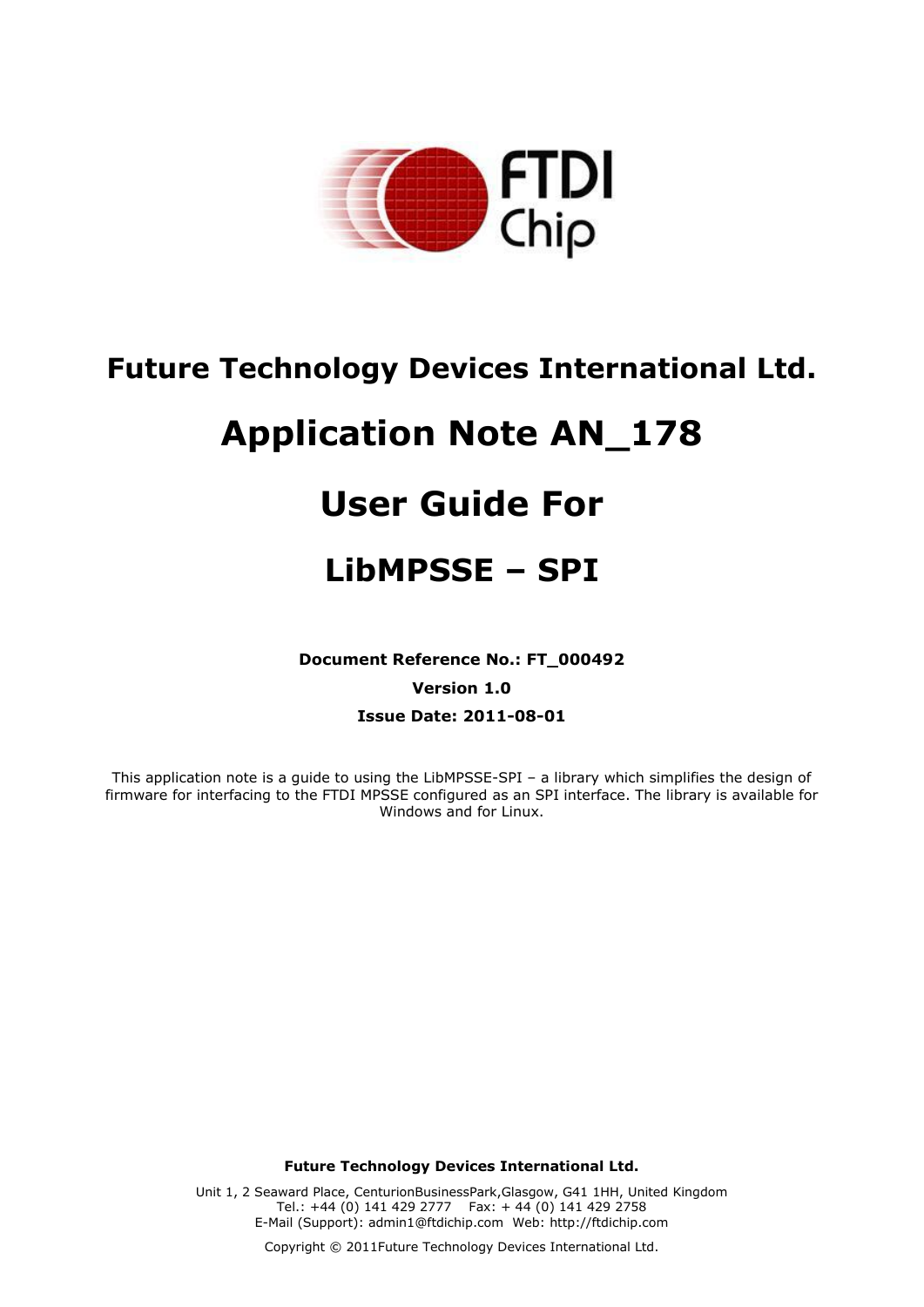

## **Table of Contents**

| 1            |       |                                           |  |
|--------------|-------|-------------------------------------------|--|
| $\mathbf{2}$ |       |                                           |  |
| 3            |       | Application Programming Interface (API) 5 |  |
|              | 3.1   |                                           |  |
|              | 3.1.1 |                                           |  |
|              | 3.1.2 |                                           |  |
|              | 3.1.3 |                                           |  |
|              | 3.1.4 |                                           |  |
|              | 3.1.5 |                                           |  |
|              | 3.1.6 |                                           |  |
|              | 3.1.7 |                                           |  |
|              | 3.1.8 |                                           |  |
|              | 3.1.9 |                                           |  |
|              | 3.2   |                                           |  |
|              | 3.2.1 |                                           |  |
|              | 3.2.2 |                                           |  |
|              | 3.3   |                                           |  |
|              | 3.3.1 |                                           |  |
|              | 3.3.2 |                                           |  |
|              | 3.4   |                                           |  |
|              | 3.4.1 |                                           |  |
|              | 3.4.2 |                                           |  |
| 4            |       |                                           |  |
|              |       |                                           |  |
| 5            |       |                                           |  |
|              |       |                                           |  |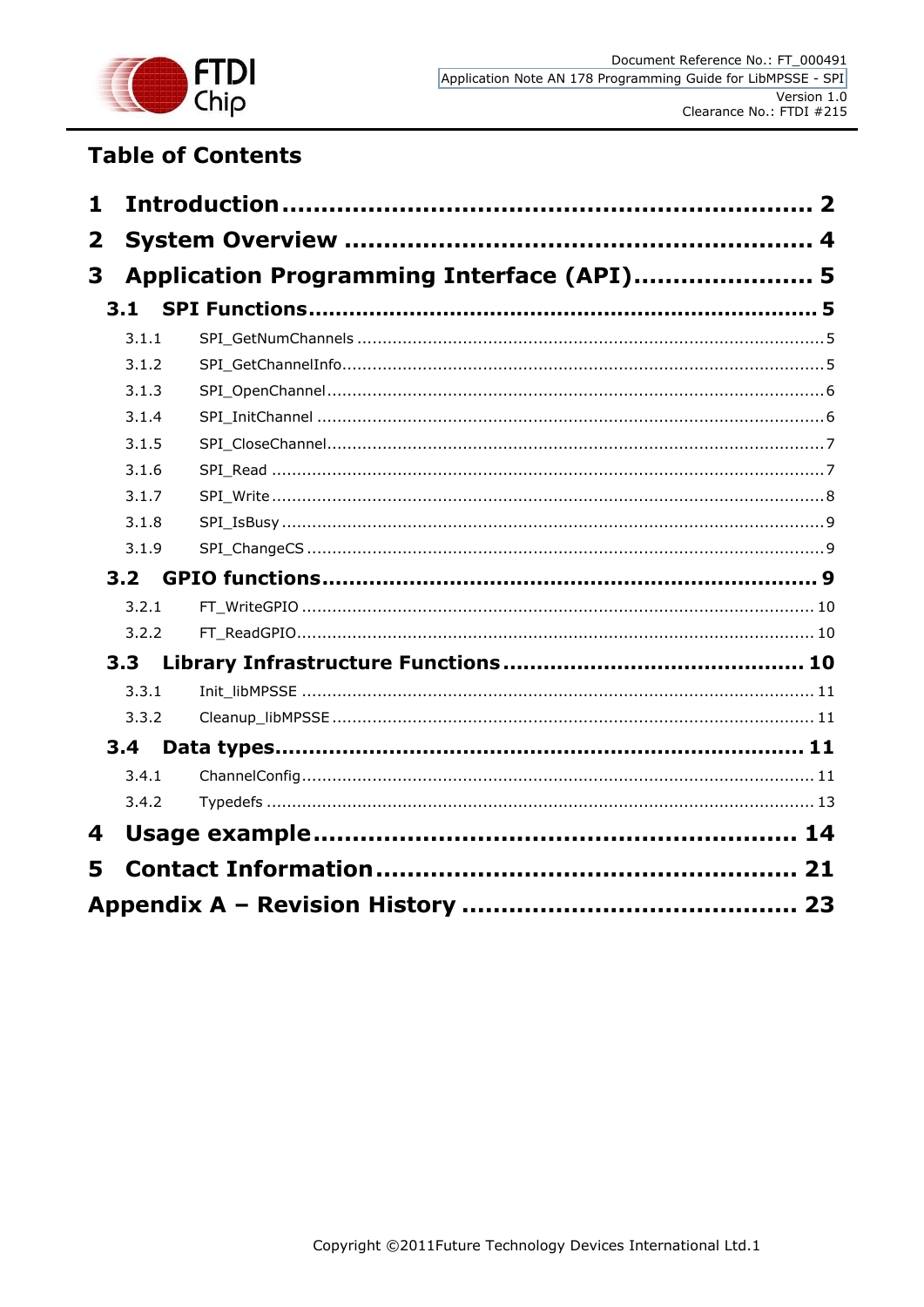

## <span id="page-2-0"></span>**1 Introduction**

The Multi Protocol Synchronous Serial Engine (MPSSE) is generic hardware found in several FTDI chips that allows these chips to communicate with a synchronous serial device such an I2C device, an SPI device or a JTAG device. The MPSSE is currently available on the FT2232D, FT2232H, FT4232H and FT232H chips, which communicate with a PC (or an application processor) over the USB interface. Applications on a PC or on an embedded system communicate with the MPSSE in these chips using the D2XX USB drivers.

The MPSSE takes different commands to send out data from the chips in the different formats, namely I2C, SPI and JTAG. libMPSSE is a library that provides a user friendly API that enables users to write applications to communicate with the I2C/SPI/JTAG devices without needing to understand the MPSSE and its commands. However, if the user wishes then he/she may try to understand the working of the MPSSE and use it from their applications directly by calling D2XX functions.



Diagram 1: The software and hardware stack through which legacy protocol data flows

As shown in the the above diagram, libMPSSE has three different APIs, one each for I2C, SPI and JTAG. This document will only describe the SPI section.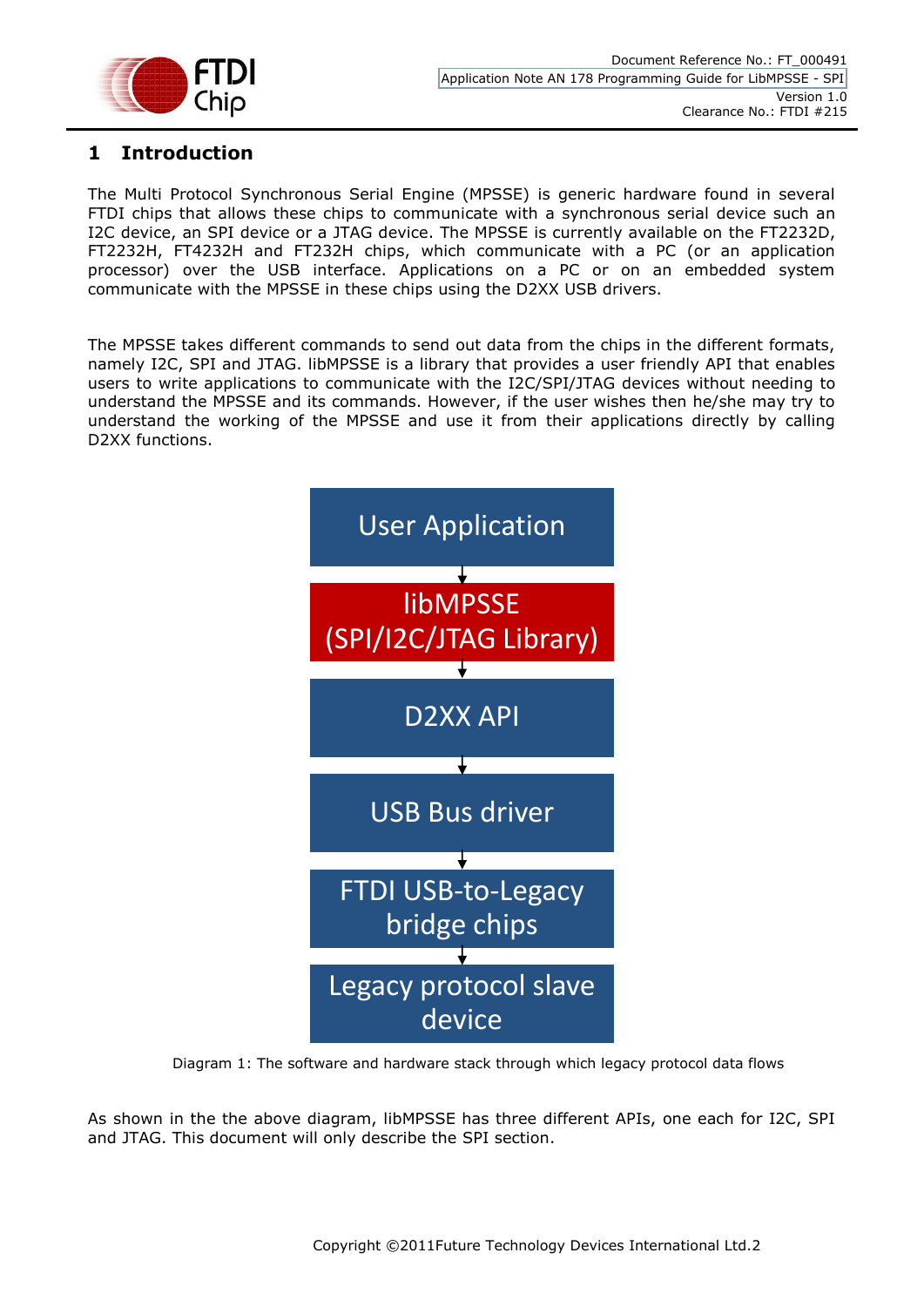

The libMPSSE.dll, (Linux or Windows versions) sample code, release notes and all necessary files can be downloaded from the FTDI website at :

[http://www.ftdichip.com/Support/SoftwareExamples/MPSSE/LibMPSSE-SPI/libMPSSE-SPI\\_DLL\\_linux.zip](http://www.ftdichip.com/Support/SoftwareExamples/MPSSE/LibMPSSE-SPI/libMPSSE-SPI_DLL_linux.zip) [http://www.ftdichip.com/Support/SoftwareExamples/MPSSE/LibMPSSE-SPI/libMPSSE-](http://www.ftdichip.com/Support/SoftwareExamples/MPSSE/LibMPSSE-SPI/libMPSSE-SPI_DLL_Windows.zip)[SPI\\_DLL\\_Windows.zip](http://www.ftdichip.com/Support/SoftwareExamples/MPSSE/LibMPSSE-SPI/libMPSSE-SPI_DLL_Windows.zip)

The sample source code contained in this application note is provided as an example and is neither guaranteed nor supported by FTDI.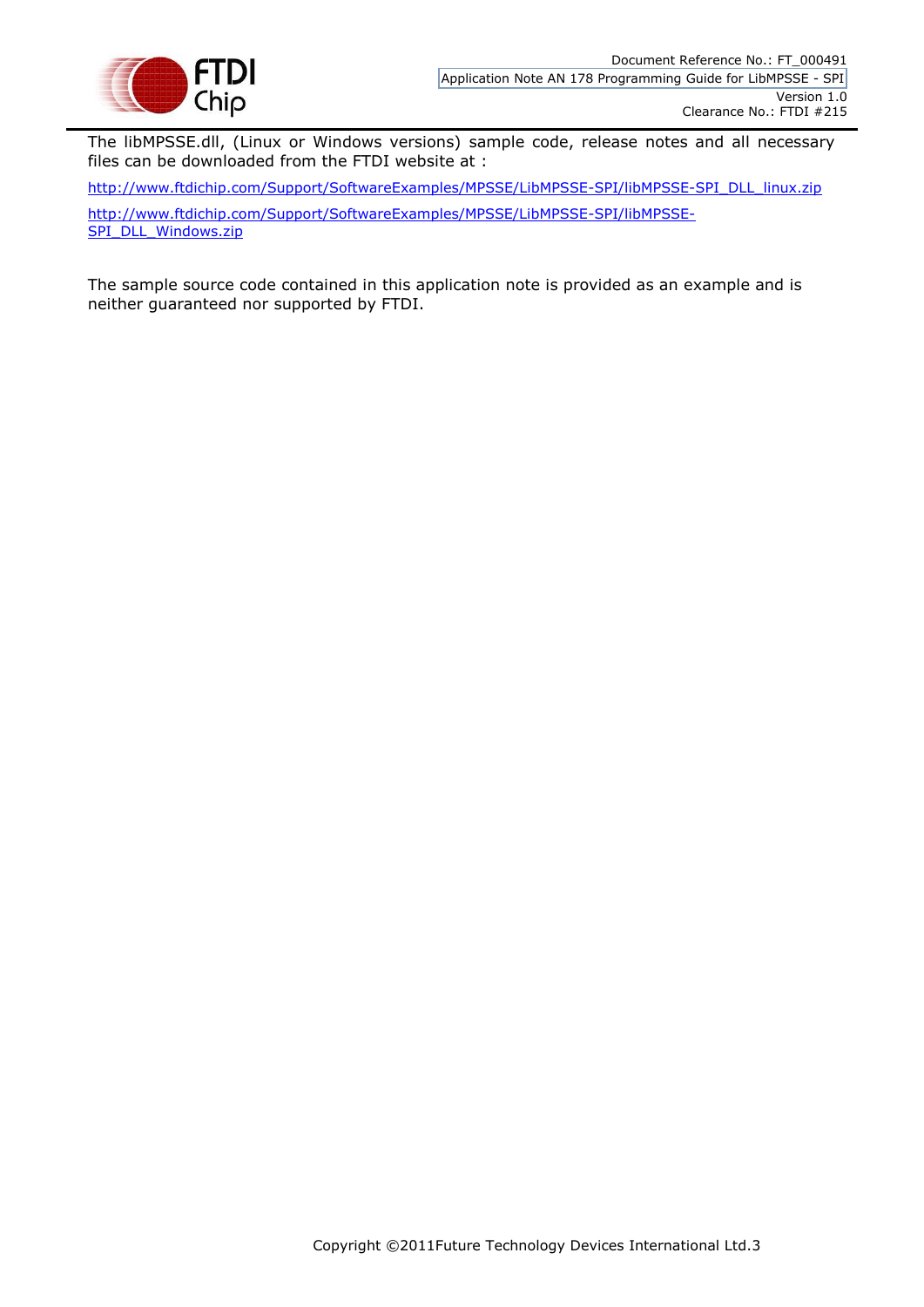

## <span id="page-4-0"></span>**2 System Overview**



Diagram 2: System organisation

The above diagram shows how the components of the system will typically be organised. The PC/Host may be desktop/laptop machine or an embedded system. The FTDI chip and the SPI device would usually be on the same PCB. Though only one SPI device is shown in the diagram above, up to five SPI devices can actually be connected to each MPSSE.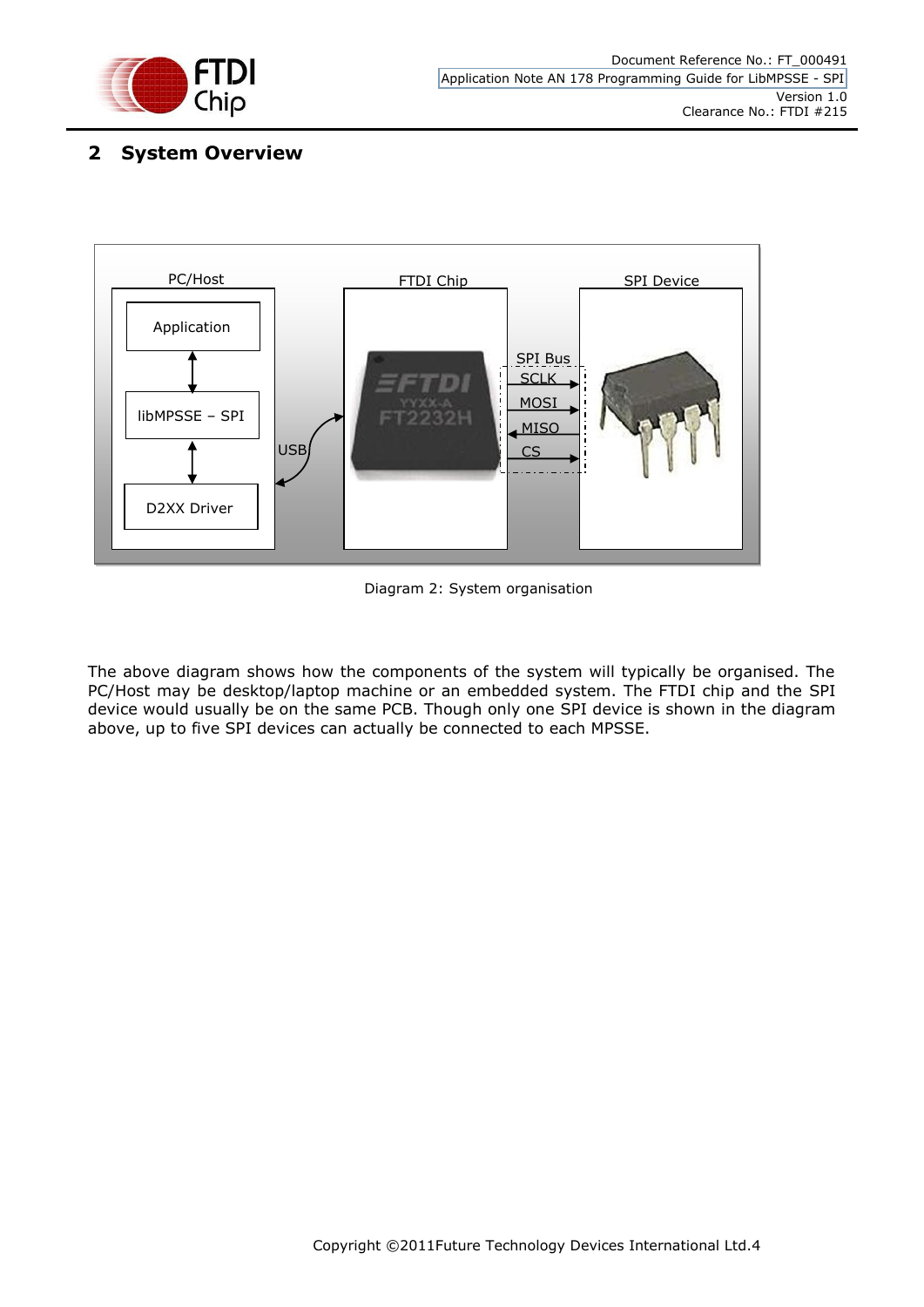

## <span id="page-5-0"></span>**3 Application Programming Interface (API)**

The libMPSSE-SPI APIs can be divided into two broad sets. The first set consists of six control APIs and the second set consists of two data transferring APIs. All the APIs return an FT\_STATUS. This is the same FT\_STATUS that is defined in the [D2XX](http://www.ftdichip.com/Support/Documents/ProgramGuides/D2XX_Programmer) driver.

## <span id="page-5-1"></span>**3.1 SPI Functions**

## <span id="page-5-2"></span>**3.1.1 SPI\_GetNumChannels**

#### FT\_STATUS **SPI\_GetNumChannels** (uint32 \**numChannels*)

This function gets the number of SPI channels that are connected to the host system. The number of ports available in each of these chips is different.

#### **Parameters:**

| $\frac{1}{2}$ *numChannels $\frac{1}{2}$ The number of channels connected to the host<br>out |
|----------------------------------------------------------------------------------------------|
|----------------------------------------------------------------------------------------------|

#### **Returns:**

Returns status code of type FT\_STATUS

#### **Note:**

FTDI's USB-to-legacy bridge chips may have multiple channels in it but not all these channels can be configured to work as SPI masters. This function returns the total number of channels connected to the host system that has a MPSSE attached to it so that it may be configured as an SPI master.

For example, if an FT2232D (1 MPSSE port), an FT232H (1 MPSSE port), an FT2232H (2 MPSSE ports) and an FT4232H (2 MPSSE ports) are connected to a PC, then a call to SPI\_GetNumChannels would return 6 in numChannels.

#### **Warning:**

This function should not be called from two applications or from two threads at the same time.

## <span id="page-5-3"></span>**3.1.2 SPI\_GetChannelInfo**

FT\_STATUS SPI\_GetChannelInfo (uint32 *index*,FT\_DEVICE\_LIST\_INFO\_NODE \**chanInfo*)

This function takes a channel index (valid values are from 0 to the value returned by SPI\_GetNumChannels - 1) and provides information about the channel in the form of a populated FT\_DEVICE\_LIST\_INFO\_NODE structure.

#### **Parameters:**

|     | index     | Index of the channel                          |
|-----|-----------|-----------------------------------------------|
| out | *chanInfo | Pointer to FT DEVICE LIST INFO NODE structure |

#### **Returns:**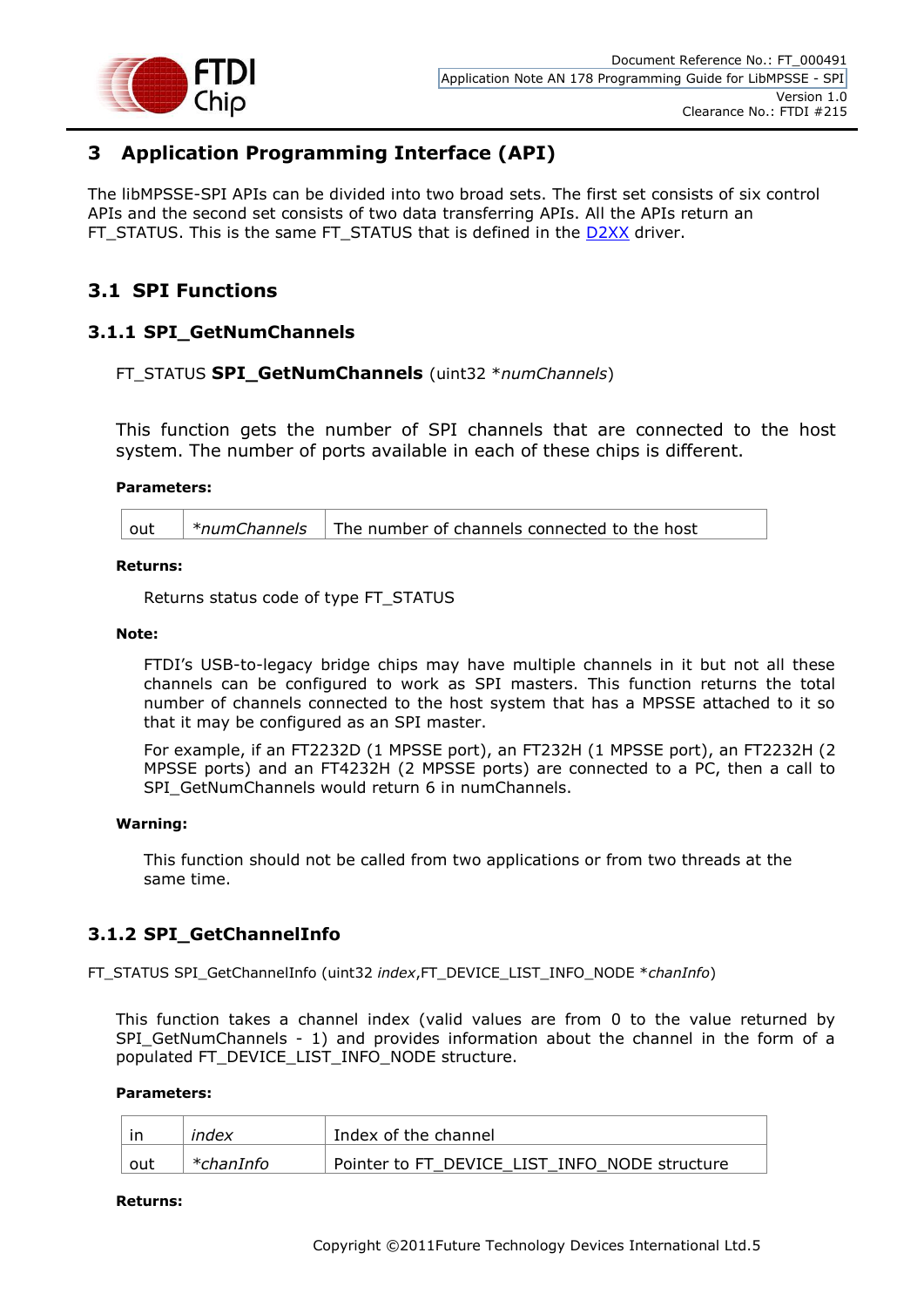

Returns status code of type FT\_STATUS

#### **Note:**

This API could be called only after calling SPI\_GetNumChannels.

#### **See also:**

Structure definition of FT\_DEVICE\_LIST\_INFO\_NODE is in the [D2XX Programmer's](http://www.ftdichip.com/Support/Documents/ProgramGuides/D2XX_Programmer)  [Guide.](http://www.ftdichip.com/Support/Documents/ProgramGuides/D2XX_Programmer)

#### **Warning:**

This function should not be called from two applications or from two threads at the same time.

## <span id="page-6-0"></span>**3.1.3 SPI\_OpenChannel**

FT\_STATUS SPI\_OpenChannel (uint32 *index*, FT\_HANDLE \**handle*)

This function opens the indexed channel and provides a handle to it. Valid values for the index of channel can be from 0 to the value obtained using SPI\_GetNumChannels - 1).

#### **Parameters:**

| -in | index  | Index of the channel                    |
|-----|--------|-----------------------------------------|
| out | handle | Pointer to the handle of type FT_HANDLE |

#### **Returns:**

Returns status code of type FT\_STATUS

#### **Note:**

Trying to open an already open channel will return an error code.

## <span id="page-6-1"></span>**3.1.4 SPI\_InitChannel**

FT\_STATUS SPI\_InitChannel (FT\_HANDLE *handle*, ChannelConfig \**config*)

This function initializes the channel and the communication parameters associated with it.

#### **Parameters:**

| ın            | handle | Handle of the channel                                                                    |
|---------------|--------|------------------------------------------------------------------------------------------|
| <sub>in</sub> | config | Pointer to Channel Config structure with the value of<br>clock and latency timer updated |
| out           | none   |                                                                                          |

#### **Returns:**

Returns status code of type FT\_STATUS

#### **See also:**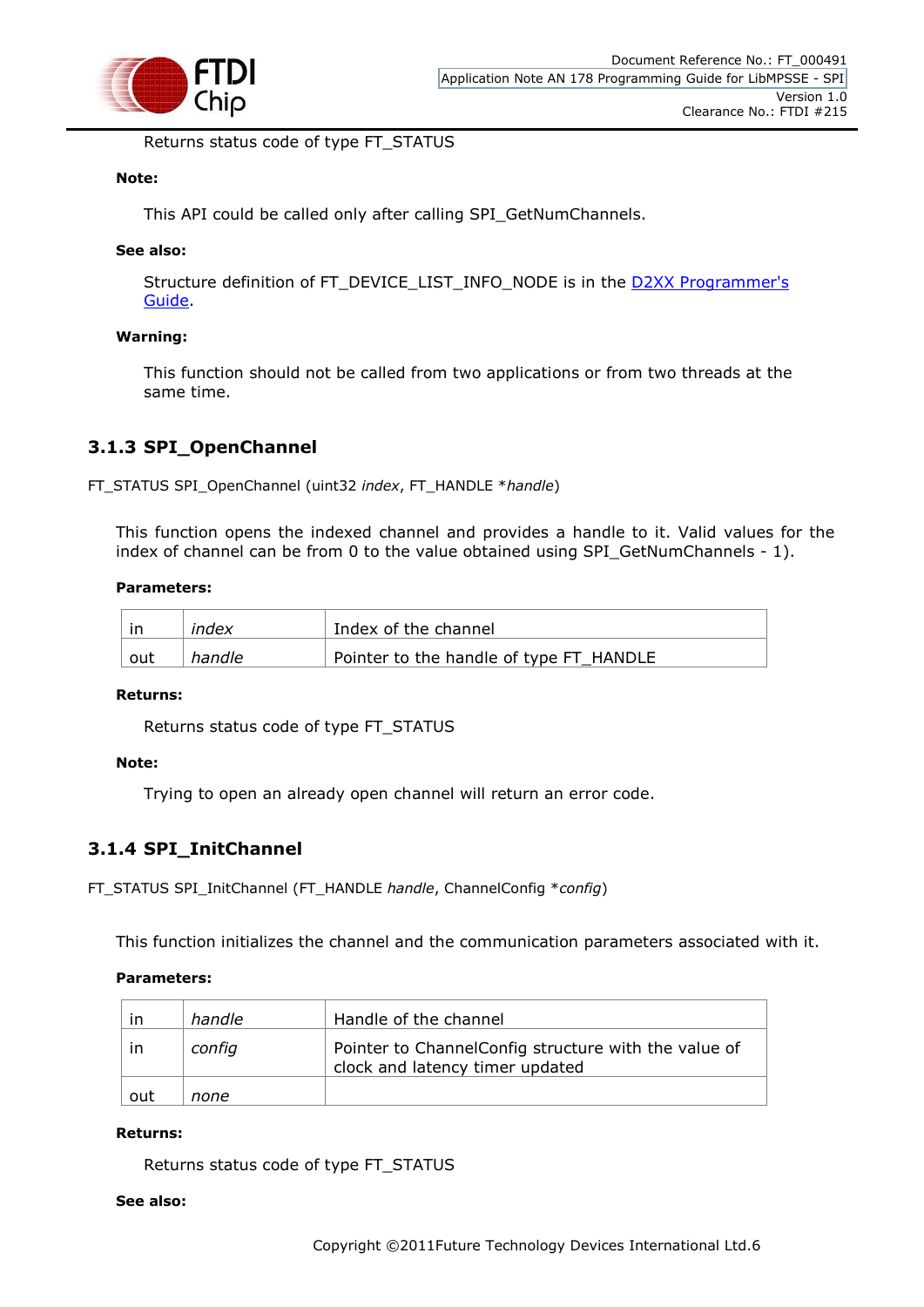

Structure definition of ChannelConfig

#### **Note:**

This function internally performs what is required to get the channel operational such as resetting and enabling the MPSSE.

## <span id="page-7-0"></span>**3.1.5 SPI\_CloseChannel**

FT\_STATUS SPI\_CloseChannel (FT\_HANDLE *handle*)

Closes a channel and frees all resources that were used by it

#### **Parameters:**

| ın  | handle | Handle of the channel |
|-----|--------|-----------------------|
| out | none   |                       |

#### **Returns:**

Returns status code of type FT\_STATUS

## <span id="page-7-1"></span>**3.1.6 SPI\_Read**

FT\_STATUS SPI\_Read(FT\_HANDLE handle, uint8 \*buffer, uint32 sizeToTransfer, uint32 \*sizeTransfered, uint32 transferOptions)

This function reads the specified number of bits or bytes (depending on *transferOptions* parameter) from an SPI slave.

#### **Parameters:**

| in. | handle                 | Handle of the channel                                                                                                                                                              |
|-----|------------------------|------------------------------------------------------------------------------------------------------------------------------------------------------------------------------------|
| out | buffer                 | Pointer to the buffer where data is to be read                                                                                                                                     |
| in. | sizeToTransfer         | Number of bytes or bits to be read                                                                                                                                                 |
| out | *sizeTransfered        | Pointer to variable containing the number of bytes or<br>bits read                                                                                                                 |
| in. | <i>transferOptions</i> | This parameter specifies data transfer options. The<br>bit positions defined for each of these options are:                                                                        |
|     |                        | BIT0: if set then sizeToTransfer is in bits, otherwise<br>bytes. Bit masks defined for this bit are<br>SPI TRANSFER OPTIONS SIZE IN BYTES and<br>SPI TRANSFER OPTIONS SIZE IN BITS |
|     |                        | BIT1: if set then the chip select line is asserted<br>before beginning the transfer. Bit mask defined for<br>this bit is<br>SPI TRANSFER OPTIONS CHIPSELECT ENABLE                 |
|     |                        | BIT2: if set then the chip select line is disasserted<br>after the transfer ends. Bit mask defined for this bit<br>is SPI TRANSFER_OPTIONS_CHIPSELECT_DISABLE                      |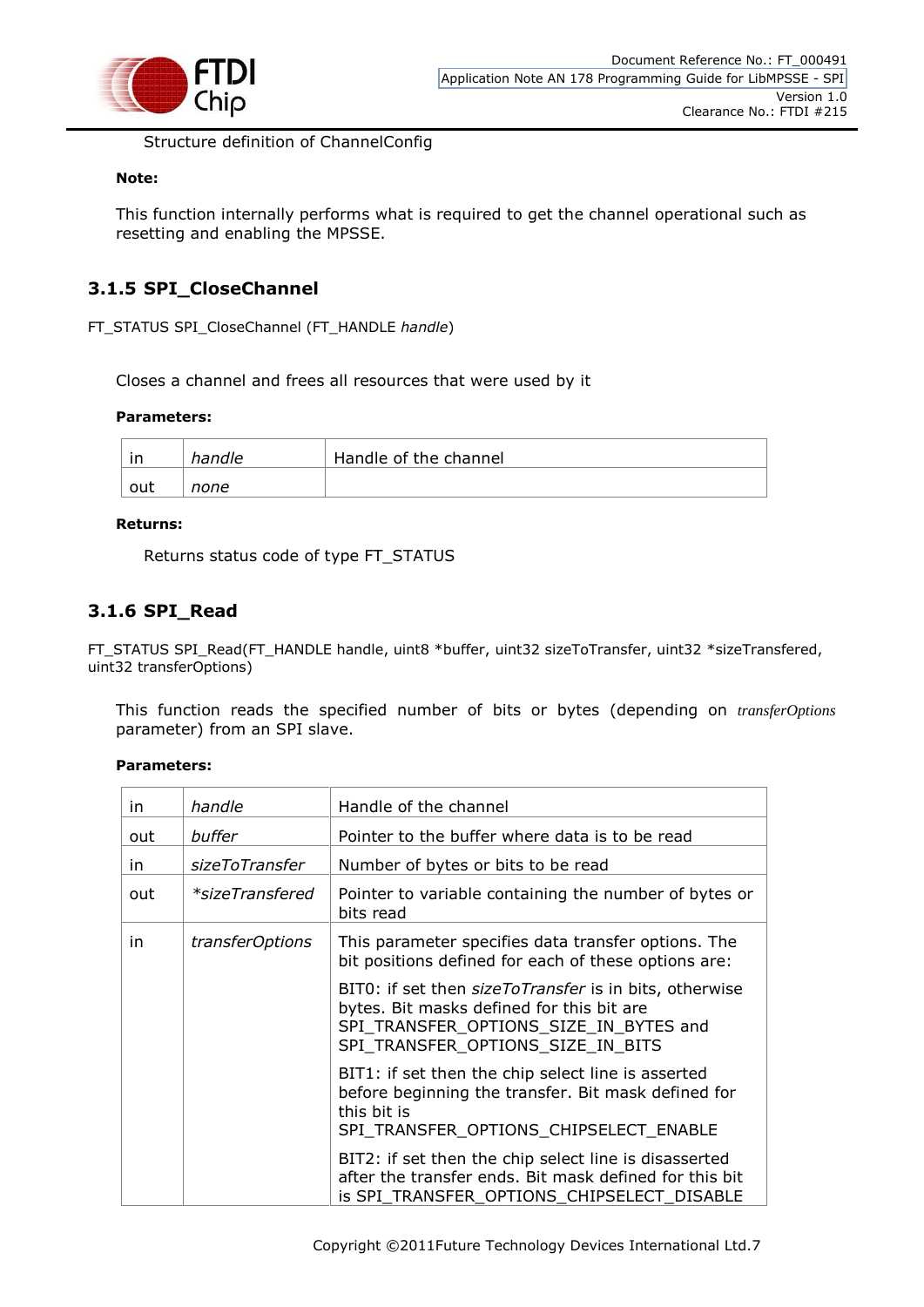

BIT3 – BIT31: reserved

#### **Returns:**

Returns status code of type FT\_STATUS

#### **Warning:**

This is a blocking function and will not return until either the specified amount of data are read or an error is encountered.

#### <span id="page-8-0"></span>**3.1.7 SPI\_Write**

FT\_STATUS SPI\_ Write(FT\_HANDLE handle, uint8 \*buffer, uint32 sizeToTransfer, uint32 \*sizeTransfered, uint32 transferOptions)

This function writes the specified number of bits or bytes (depending on *transferOptions* parameter) to a SPI slave.

#### **Parameters:**

| in. | handle                 | Handle of the channel                                                                                                                                                              |
|-----|------------------------|------------------------------------------------------------------------------------------------------------------------------------------------------------------------------------|
| out | buffer                 | Pointer to the buffer from where data is to be written                                                                                                                             |
| in  | sizeToTransfer         | Number of bytes or bits to write                                                                                                                                                   |
| out | *sizeTransfered        | Pointer to variable containing the number of bytes or<br>bits written                                                                                                              |
| in  | <i>transferOptions</i> | This parameter specifies data transfer options. The<br>bit positions defined for each of these options are:                                                                        |
|     |                        | BIT0: if set then sizeToTransfer is in bits, otherwise<br>bytes. Bit masks defined for this bit are<br>SPI_TRANSFER_OPTIONS_SIZE_IN_BYTES and<br>SPI TRANSFER OPTIONS SIZE IN BITS |
|     |                        | BIT1: if set then the chip select line is asserted<br>before beginning the transfer. Bit mask defined for<br>this bit is<br>SPI_TRANSFER_OPTIONS_CHIPSELECT_ENABLE                 |
|     |                        | BIT2: if set then the chip select line is disasserted<br>after the transfer ends. Bit mask defined for this bit<br>is SPI_TRANSFER_OPTIONS_CHIPSELECT_DISABLE                      |
|     |                        | BIT3 - BIT31: reserved                                                                                                                                                             |

#### **Returns:**

Returns status code of type FT\_STATUS

#### **Warning:**

This is a blocking function and will not return until either the specified amount of data is read or an error is encountered.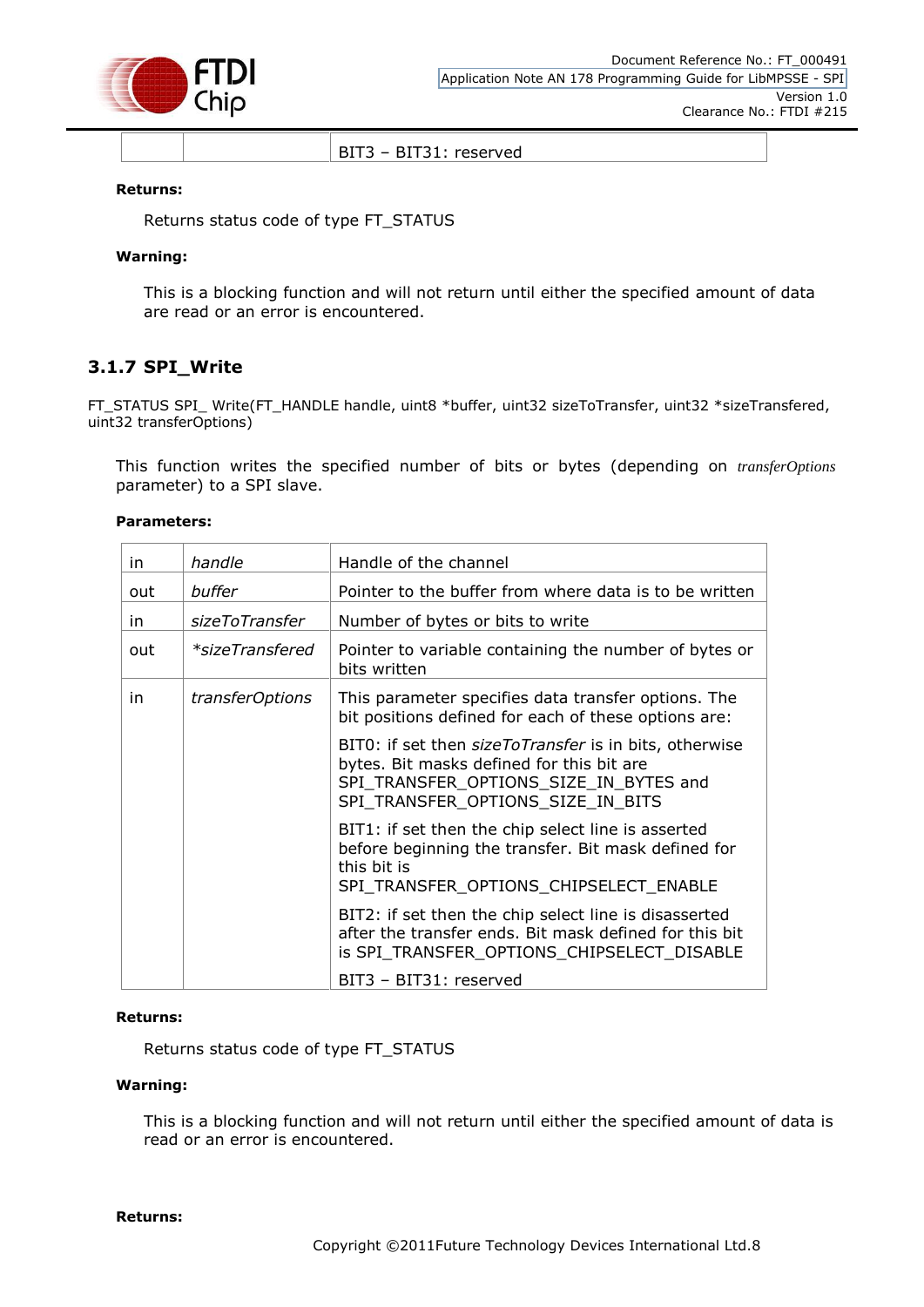

Returns status code of type FT\_STATUS

#### **Warning:**

This is a blocking function and will not return until either the specified amount of data is read or an error is encountered.

### <span id="page-9-0"></span>**3.1.8 SPI\_IsBusy**

FT\_STATUS SPI\_ IsBusy(FT\_HANDLE *handle*, bool \**state*)

This function reads the state of the MISO line without clocking the SPI bus.

Some applications need the SPI master to poll the MISO line without clocking the bus to check if the SPI slave has completed previous operation and is ready for the next operation. This function is useful for such applications.

#### **Parameters:**

|     | handle  | Handle of the channel                                                     |
|-----|---------|---------------------------------------------------------------------------|
| out | * state | Pointer to a variable to which the state of the MISO<br>line will be read |

#### **Returns:**

Returns status code of type FT\_STATUS

## <span id="page-9-1"></span>**3.1.9 SPI\_ChangeCS**

SPI\_ChangeCS(FT\_HANDLE handle, uint32 configOptions)

This function changes the chip select line that is to be used to communicate to the SPI slave.

#### **Parameters:**

| ın | handle        | Handle of the channel                                                                                                                                                                                                                      |
|----|---------------|--------------------------------------------------------------------------------------------------------------------------------------------------------------------------------------------------------------------------------------------|
| ın | configOptions | This parameter provides a way to select the chip<br>select line and the slave's SPI mode. It is the same<br>parameter as ConfigChannel.configOptions that is<br>passed to function SPI_InitChannel and it is<br>explained in section 3.4.1 |

#### **Returns:**

Returns status code of type FT\_STATUS

## <span id="page-9-2"></span>**3.2 GPIO functions**

Each MPSSE channel in the FTDI chips are provided with a general purpose I/O port having 8 lines in addition to the port that is used for synchronous serial communication. For example, the FT223H has only one MPSSE channel with two 8-bit busses, ADBUS and ACBUS. Out of these, ADBUS is used for synchronous serial communications (I2C/SPI/JTAG) and ACBUS is free to be used as GPIO. The two functions described below have been provided to access these GPIO lines(also called the higher byte lines of MPSSE) that are available in various FTDI chips with MPSSEs.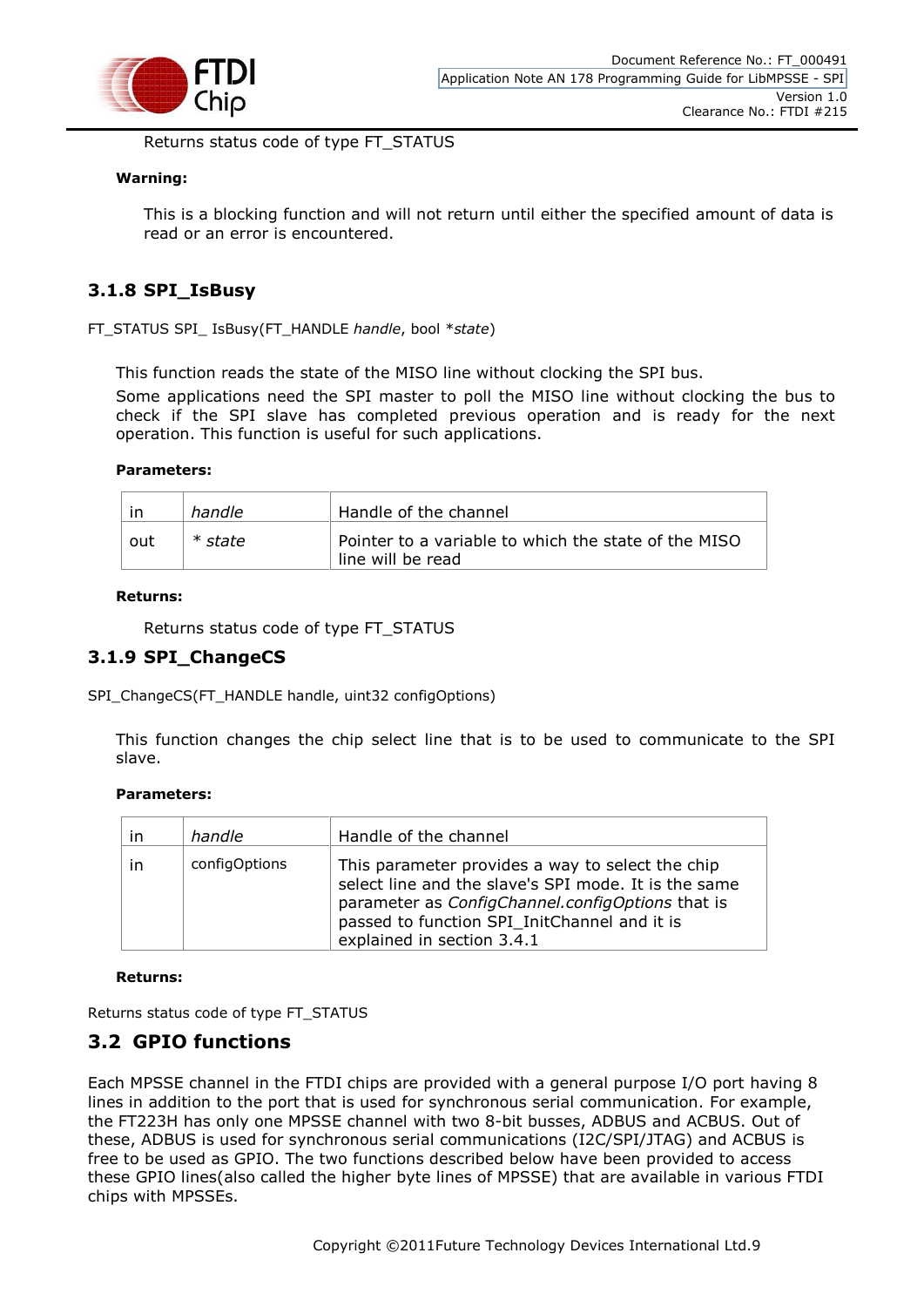

## <span id="page-10-0"></span>**3.2.1 FT\_WriteGPIO**

FT\_STATUS FT\_WriteGPIO(FT\_HANDLE handle, uint8 dir, uint8 value)

This function writes to the 8 GPIO lines associated with the high byte of the MPSSE channel

#### **Parameters:**

| in | handle | Handle of the channel                                                                                                                                                                       |
|----|--------|---------------------------------------------------------------------------------------------------------------------------------------------------------------------------------------------|
| in | dir    | Each bit of this byte represents the direction of the 8<br>respective GPIO lines. 0 for in and 1 for out                                                                                    |
| in | value  | If the direction of a GPIO line is set to output, then<br>each bit of this byte represent the output logic state<br>of the 8 respective GPIO lines. 0 for logic low and 1<br>for logic high |

#### **Returns:**

Returns status code of type FT\_STATUS

## <span id="page-10-1"></span>**3.2.2 FT\_ReadGPIO**

FT\_STATUS FT\_ReadGPIO(FT\_HANDLE handle,uint8 \*value)

This function reads from the 8 GPIO lines associated with the high byte of the MPSSE channel

#### **Parameters:**

| $\mathsf{I}$ | handle    | Handle of the channel                                                                                                                                                                     |
|--------------|-----------|-------------------------------------------------------------------------------------------------------------------------------------------------------------------------------------------|
| out          | $*$ value | If the direction of a GPIO line is set to input, then<br>each bit of this byte represent the input logic state of<br>the 8 respective GPIO lines. 0 for logic low and 1 for<br>logic high |

#### **Returns:**

Returns status code of type FT\_STATUS

#### **Note:**

The direction of the GPIO line must first be set using FT\_WriteGPIO function before this function is used.

## <span id="page-10-2"></span>**3.3 Library Infrastructure Functions**

The two functions described in this section typically do not need to be called from the user applications as they are automatically called during entry/exit time. However, these functions are not called automatically when linking the library statically using Microsoft Visual C++. It is then that they need to be called explicitly from the user applications. The static linking sample provided with this manual uses a macro which checks if the code is compiled using Microsoft toolchain, if so then it automatically calls these functions.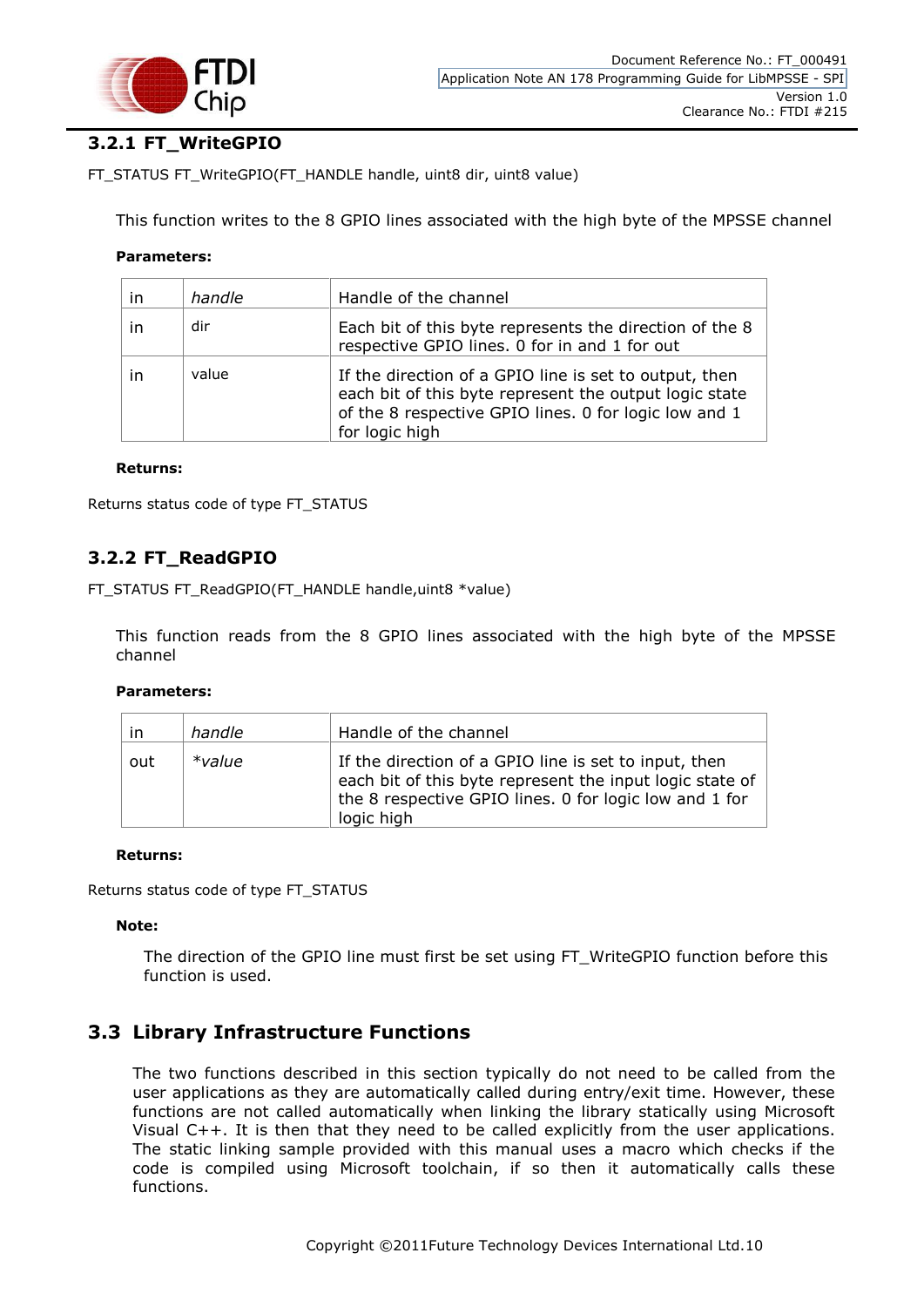

## <span id="page-11-0"></span>**3.3.1 Init\_libMPSSE**

#### **void** Init\_libMPSSE**(void)**

Initializes the library

#### **Parameters:**

| in  | none |  |
|-----|------|--|
| out | none |  |

#### **Returns:**

void

## <span id="page-11-1"></span>**3.3.2 Cleanup\_libMPSSE**

#### **void** Cleanup\_libMPSSE**(void)**

Cleans up resources used by the library

#### **Parameters:**

| $\overline{\phantom{a}}$<br>$\overline{1}$<br>. | none |  |
|-------------------------------------------------|------|--|
| out                                             | none |  |

#### **Returns:**

void

## <span id="page-11-2"></span>**3.4 Data types**

#### <span id="page-11-3"></span>**3.4.1 ChannelConfig**

**ChannelConfig** is a structure that holds the parameters used for initializing a channel. The following are members of the structure:

uint32 ClockRate

This parameter takes the value of the clock rate of the SPI bus in hertz. Valid range for ClockRate is 0 to 30MHz.

uint8 LatencyTimer

Required value, in milliseconds, of latency timer. Valid range is 0 – 255. However, FTDI recommend the following ranges of values for the latency timer:

| Range for full speed devices (FT2232D):                | Range 2 – 255 |
|--------------------------------------------------------|---------------|
| Range for Hi-speed devices (FT232H, FT2232H, FT4232H): | Range 1 - 255 |

uint32 configOptions

Bits of this member are used in the way described below:

| Bit<br>number | Description | Valu<br>$\epsilon$ | Meaning of<br>value | Defined macro(if any)   |
|---------------|-------------|--------------------|---------------------|-------------------------|
| BIT1-         | These bits  | 00                 | <b>SPI MODE0</b>    | SPI CONFIG OPTION MODE0 |

Copyright ©2011Future Technology Devices International Ltd.11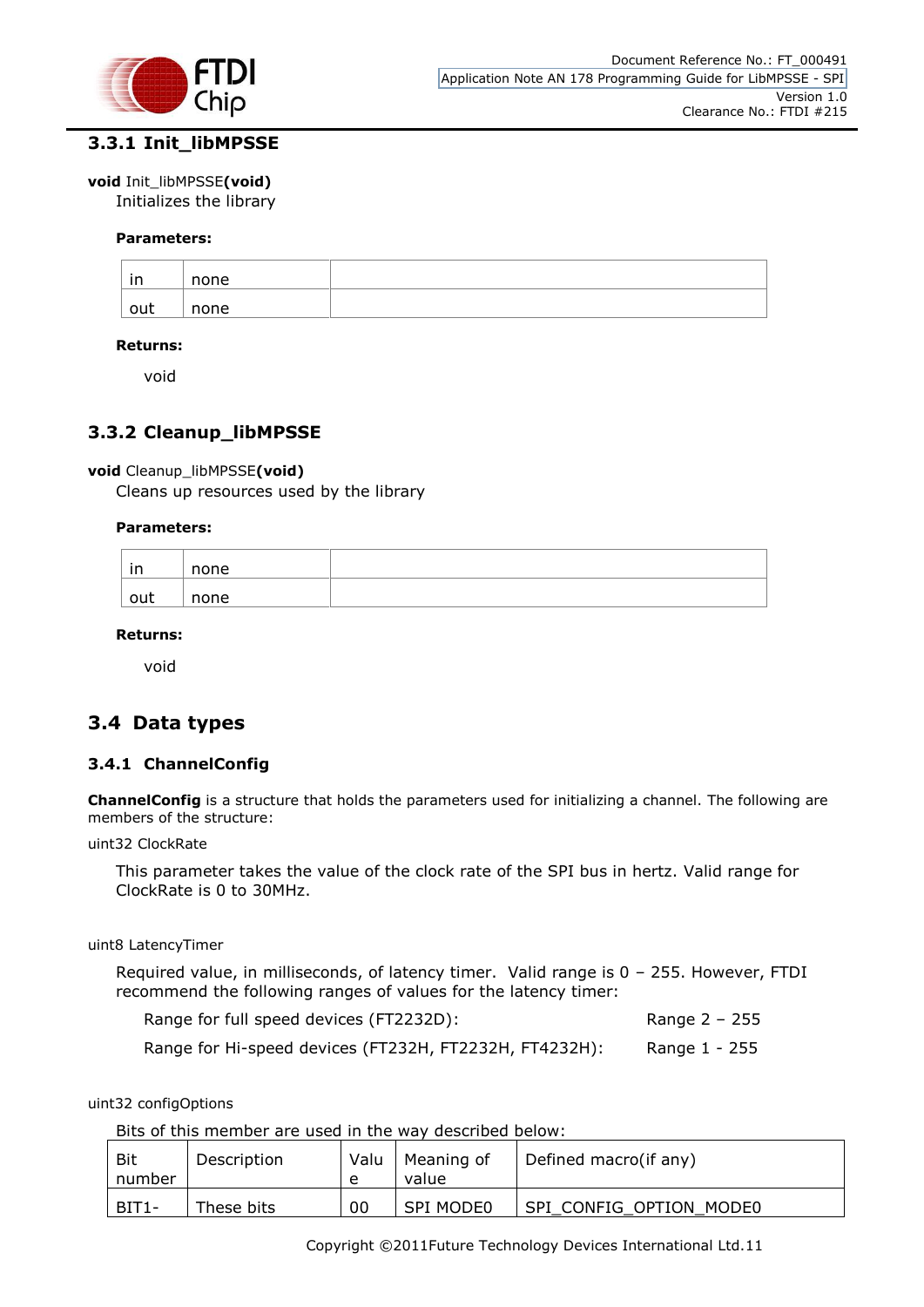

Document Reference No.: FT\_000491 Application Note AN 178 Programming Guide for LibMPSSE - SPI Version 1.0

Clearance No.: FTDI #215

| BIT <sub>0</sub>          | specify to which<br>of the standard                                                          | 01  | <b>SPI MODE1</b>                     | SPI CONFIG OPTION MODE1                                                                                                                  |
|---------------------------|----------------------------------------------------------------------------------------------|-----|--------------------------------------|------------------------------------------------------------------------------------------------------------------------------------------|
|                           | SPI modes<br>should the SPI<br>master be                                                     |     |                                      | (Please refer to the release notes within the<br>release package zip file for revision history and<br>known limitations of this version) |
|                           | configured to                                                                                | 10  | <b>SPI MODE2</b>                     | SPI_CONFIG_OPTION_MODE2                                                                                                                  |
|                           |                                                                                              | 11  | <b>SPI MODE3</b>                     | SPI_CONFIG_OPTION_MODE3                                                                                                                  |
|                           |                                                                                              |     |                                      | (Please refer to the release notes within the<br>release package zip file for revision history and<br>known limitations of this version) |
| BIT4-<br>BIT <sub>2</sub> | These bits<br>specify which of<br>the available<br>lines should be<br>used as chip<br>select | 000 | xDBUS3 of<br>MPSSE is<br>chip select | SPI_CONFIG_OPTION_CS_DBUS3                                                                                                               |
|                           |                                                                                              | 001 | xDBUS4 of<br>MPSSE is<br>chip select | SPI_CONFIG_OPTION_CS_DBUS4                                                                                                               |
|                           |                                                                                              | 010 | xDBUS5 of<br>MPSSE is<br>chip select | SPI_CONFIG_OPTION_CS_DBUS5                                                                                                               |
|                           |                                                                                              | 011 | xDBUS6 of<br>MPSSE is<br>chip select | SPI CONFIG OPTION CS DBUS6                                                                                                               |
|                           |                                                                                              | 100 | xDBUS7 of<br>MPSSE is<br>chip select | SPI_CONFIG_OPTION_CS_DBUS7                                                                                                               |
| BIT5                      | This bit specifies<br>if the chip select<br>line should be<br>active low                     | 0   | Chip select is<br>active high        |                                                                                                                                          |
|                           |                                                                                              | 1   | Chip select is<br>active low         | SPI_CONFIG_OPTION_CS_ACTIVELOW                                                                                                           |
| BIT6-<br><b>BIT31</b>     | Reserved                                                                                     |     |                                      |                                                                                                                                          |

Note: The terms xDBUS0 – xDBUS7 corresponds to lines ADBUS0 – ADBUS7 if the first MPSSE channel is used, otherwise it corresponds to lines BDBUS0 – BDBUS7 if the second MPSSE channel(i.e. if available in the chip) is used.

The SPI modes are:

- SPI MODE0 data are captured on rising edge and propagated on falling edge
- SPI MODE1 data are captured on falling edge and propagated on rising edge
- SPI MODE2 data are captured on falling edge and propagated on rising edge
- SPI MODE3 data are captured on rising edge and propagated on falling edge

#### uint32 **Pins**

This member specifies the directions and values of the lines associated with the lower byte of the MPSSE channel after SPI\_InitChannel and SPI\_CloseChannel functions are called.

| Bit number | Description                                               | Comment                                                   |
|------------|-----------------------------------------------------------|-----------------------------------------------------------|
| BIT7-BIT0  | Direction of the lines after<br>SPI InitChannel is called | A 1 corresponds to output<br>and a 0 corresponds to input |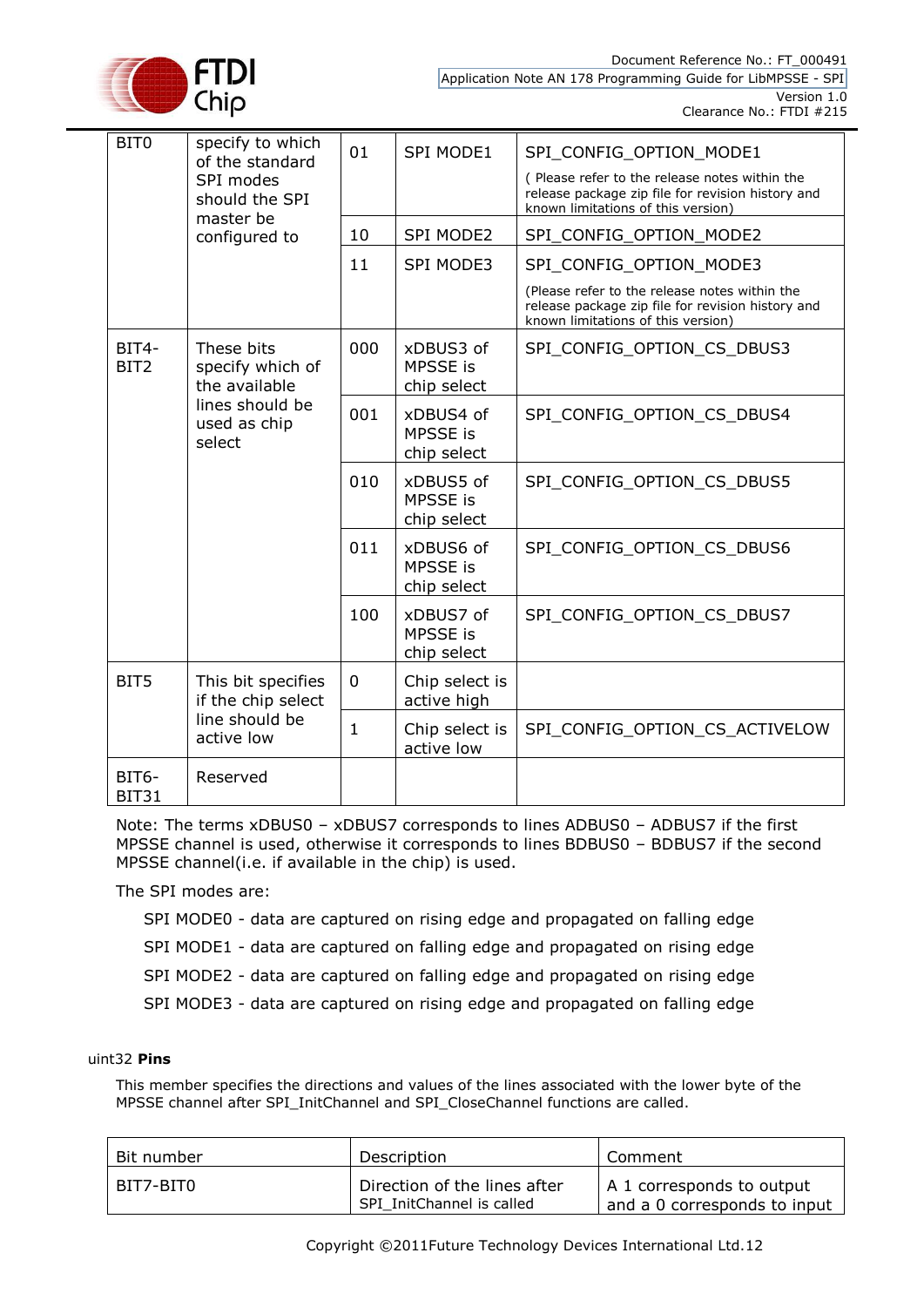

| BIT15-BIT8  | Value of the lines after<br>SPI InitChannel is called      | A 1 corresponds to logic high<br>and a 0 corresponds to logic<br>low |
|-------------|------------------------------------------------------------|----------------------------------------------------------------------|
| BIT23-BIT16 | Direction of the lines after<br>SPI CloseChannel is called | A 1 corresponds to output<br>and a 0 corresponds to input            |
| BIT31-BIT24 | Value of the lines after<br>SPI CloseChannel is called     | A 1 corresponds to logic high<br>and a 0 corresponds to logic<br>low |

Note that the directions of the SCLK, MOSI and the specified chip select line will be overwritten to 1 and the direction of the MISO like will be overwritten to 0 irrespective of the values passed by the user application.

uint16 reserved

This parameter is reserved and should not be used.

#### <span id="page-13-0"></span>**3.4.2 Typedefs**

Following are the typedefs that have been defined keeping cross platform portability in view:

- typedef unsigned char **uint8**
- typedef unsigned short **uint16**
- typedef unsigned long **uint32**
- typedef signed char **int8**
- typedef signed short **int16**
- typedef signed long **int32**
- typedef unsigned char **bool**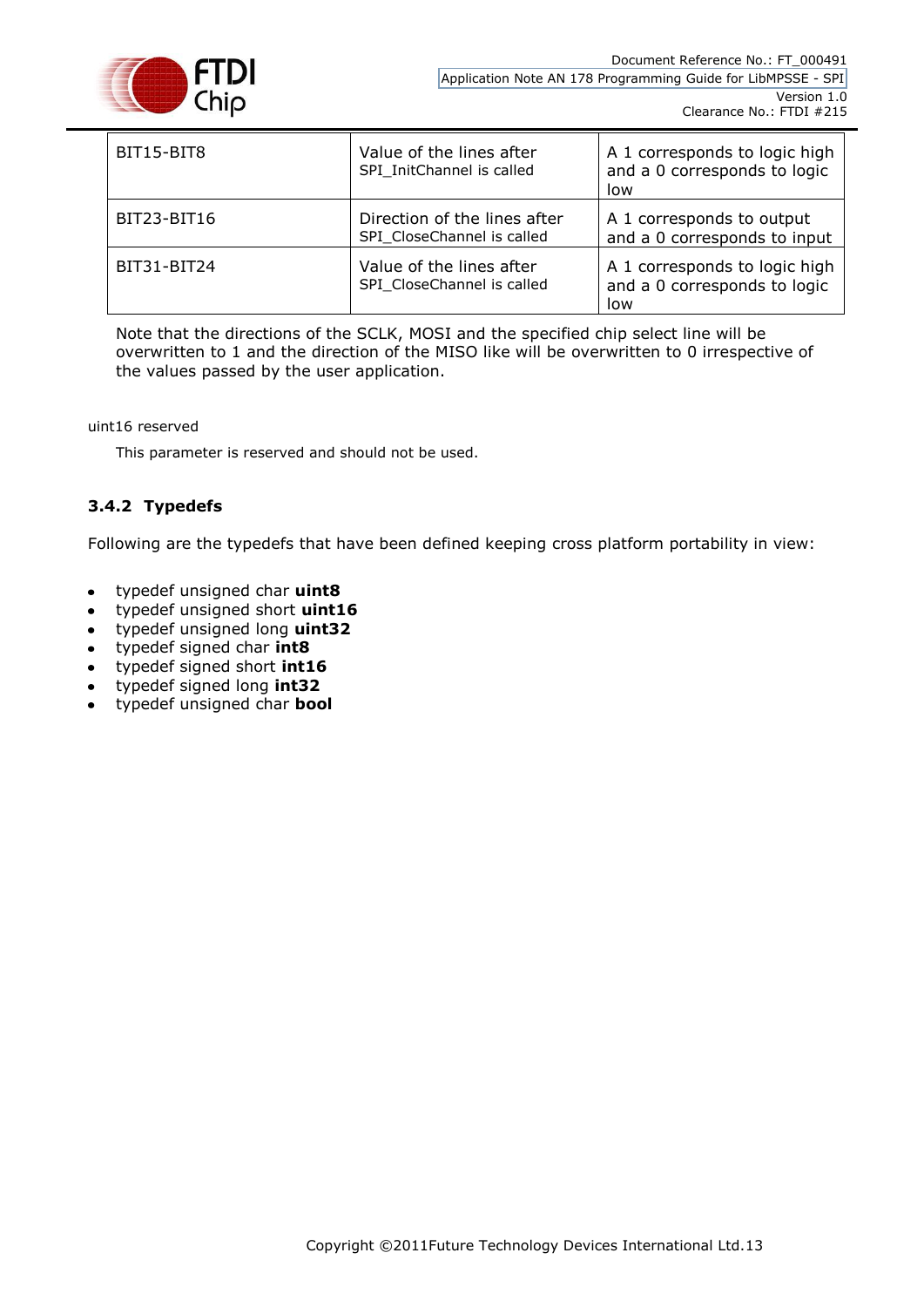

## <span id="page-14-0"></span>**4 Usage example**

This example will demonstrate how to connect an MPSSE chip (FT2232H) to an SPI device (93LC56B – EEPROM) and program it using libMPSSE-SPI library.



Diagram 3: Schematic for connecting FT2232H to SPI EEPROM device (93LC56B)

The above schematic shows how to connect a FT2232H chip to an SPI EEPROM. Please note that the FT2232H chip is also available as a module which contains all the components shown in the above schematic (except the 93LC56B and the pull-up resistors connected to it). This module is called *FT2232H Mini Module* and details about it can be found in the device [datasheet.](http://www.ftdichip.com/Support/Documents/DataSheets/Modules/DS_FT2232H_Mini_Module.pdf) The FT2232H chip acts as the SPI master here and is connected to a PC running using USB interface.

The required **D2XX driver** should be installed into the system depending on the OS that is already installed in the PC/host. If a linux PC is used then the default drivers usbserial and ftdi\_sio must be removed (using rmmod command).

Once the hardware shown above is connected to a PC and the drivers are installed, we can place the following sample code (sample-static.c), D2XX.h, libMPSSE\_spi.h and libMPSSE.a into one folder, compile the sample and run it.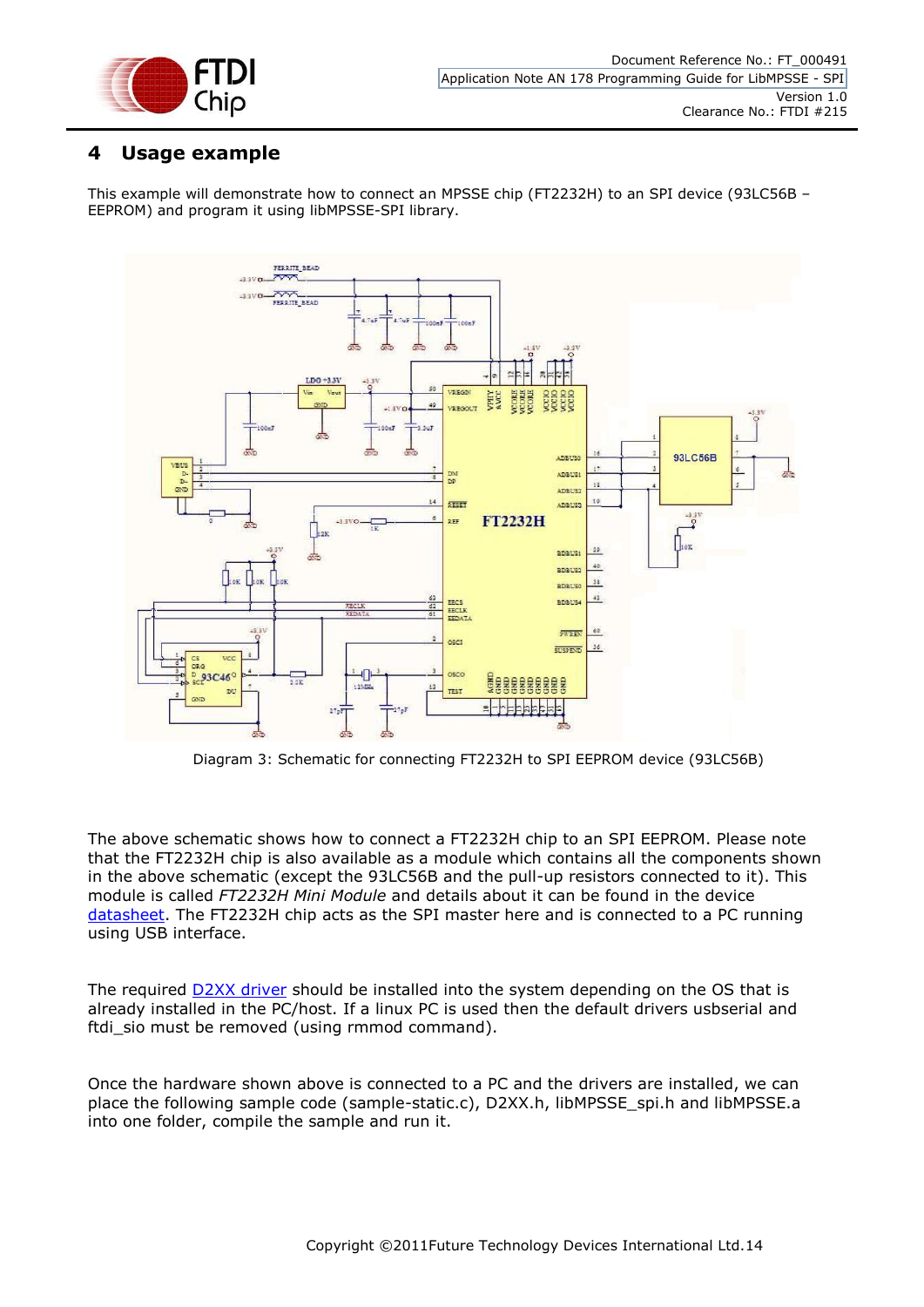

sizeTransfered=0;

buffer[0] = 0xC0;/\* Write command (3bits)\*/

/\*! \* \file sample-static.c \* \* \author FTDI \* \date 20110512 \* \* Copyright © 2011 Future Technology Devices International Limited \* Company Confidential \* \* Project: libMPSSE \* Module: SPI Sample Application - Interfacing 94LC56B SPI EEPROM \* \* Rivision History: \* 0.1 - 20110512 - Initial version \* 0.2 - 20110801 - Changed LatencyTimer to 255 Attempt to open channel only if available Added & modified macros Included stdlib.h \*/ #include<stdio.h> #include<stdlib.h> #ifdef WIN32 #include<windows.h> #endif #include "libMPSSE\_spi.h" #include "ftd2xx.h" #define APP\_CHECK\_STATUS(exp) {if(exp!=FT\_OK){printf("%s:%d:%s(): status(0x%x) != FT\_OK\n", \_FILE \_, \_\_LINE \_,  $_F$ UNCTION $\_\_exp$ );exit(1);}else{;}}; #define CHECK\_NULL(exp){if(exp==NULL){printf("%s:%d:%s(): NULL expression encountered \n", FILE , LINE ,  $FUNCTION$  ); $exit(1);}$ else{;}}; #define SPI\_DEVICE\_BUFFER\_SIZE 256 #define SPI\_WRITE\_COMPLETION\_RETRY<br>#define START\_ADDRESS\_EEPROM 0x00 #define START\_ADDRESS\_EEPROM #define END\_ADDRESS\_EEPROM 0x10 #define RETRY\_COUNT\_EEPROM 10 #define CHANNEL\_TO\_OPEN 0 /\*0 for first available channel, 1 for next... \*/ #define SPI\_SLAVE\_0 0 #define SPI\_SLAVE\_1 1<br>#define SPI\_SLAVE\_2 1 2 #define SPI\_SLAVE\_2 2 /\* Options-Bit0: If this bit is 0 then it means that the transfer size provided is in bytes \*/ #define SPI\_TRANSFER\_OPTIONS\_SIZE\_IN\_BYTES 0x00000000 /\* Options-Bit0: If this bit is 1 then it means that the transfer size provided is in bytes \*/ #define SPI\_TRANSFER\_OPTIONS\_SIZE\_IN\_BITS 0x000000000001 /\* Options-Bit1: if BIT1 is 1 then CHIP\_SELECT line will be enables at start of transfer \*/ #define SPI\_TRANSFER\_OPTIONS\_CHIPSELECT\_ENABLE 0x00000002 /\* Options-Bit2: if BIT2 is 1 then CHIP\_SELECT line will be disabled at end of transfer \*/ #define SPI\_TRANSFER\_OPTIONS\_CHIPSELECT\_DISABLE 0x0000000000004 uint32 channels; FT\_HANDLE ftHandle; ChannelConfig channelConf; uint8 buffer[SPI\_DEVICE\_BUFFER\_SIZE]; FT\_STATUS read\_byte(uint8 slaveAddress, uint8 address, uint16 \*data) { uint32 sizeToTransfer =  $0$ : uint32 sizeTransfered; bool writeComplete=0; uint32 retry=0; bool state; FT\_STATUS status; /\* CS High + Write command + Address \*/ sizeToTransfer=1;

Copyright ©2011Future Technology Devices International Ltd.15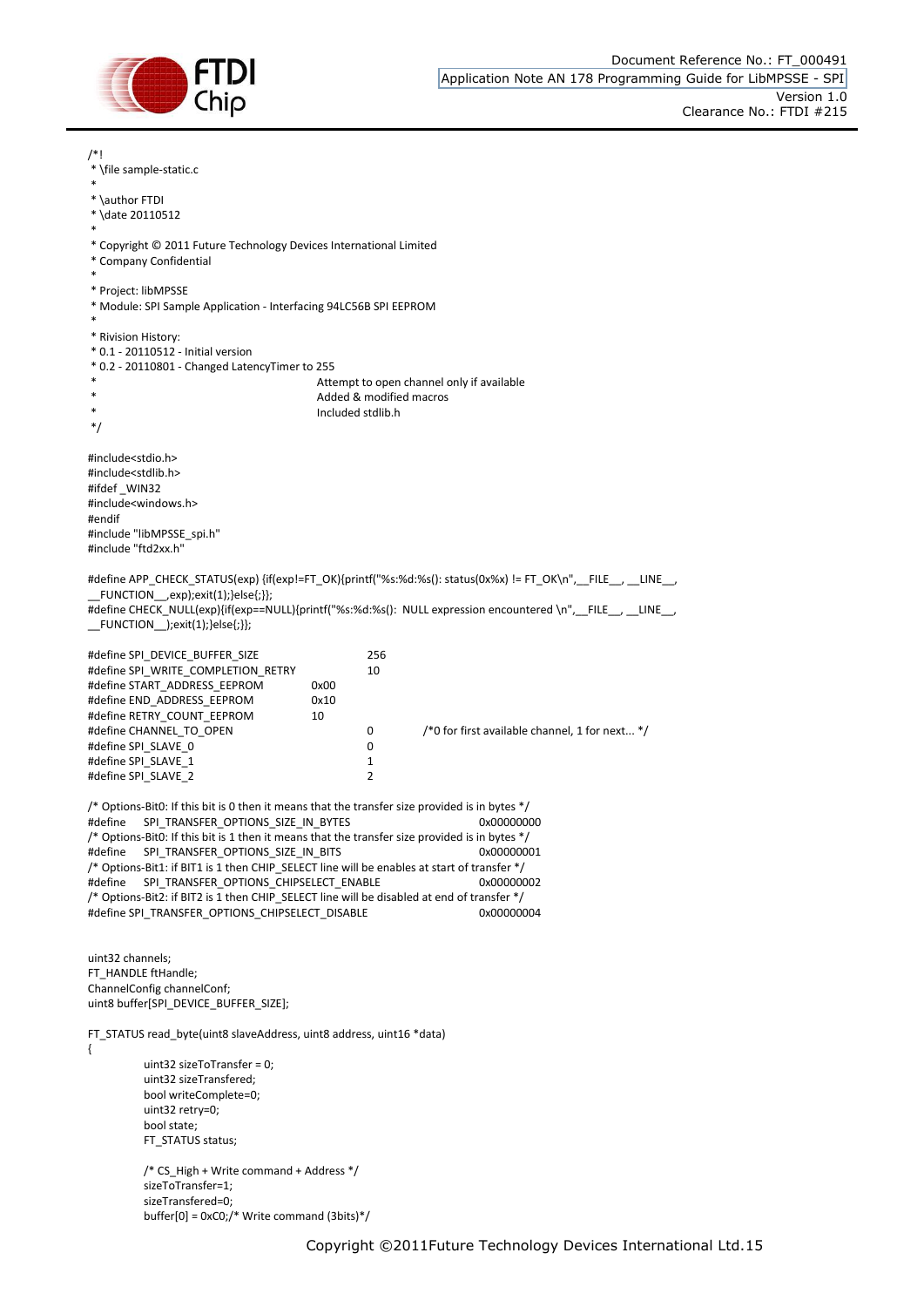

}

{

buffer[0] = buffer[0] | ((address >> 3) & 0x0F );/\* plus 5 most significant address bits \*/ status = SPI\_Write(ftHandle, buffer, sizeToTransfer, &sizeTransfered, SPI\_TRANSFER\_OPTIONS\_SIZE\_IN\_BYTES| SPI\_TRANSFER\_OPTIONS\_CHIPSELECT\_ENABLE); APP\_CHECK\_STATUS(status); /\*Write partial address bits \*/ sizeToTransfer=4; sizeTransfered=0; buffer[0] = ( address & 0x07 ) << 5; /\* least significant 3 address bits \*/ status = SPI\_Write(ftHandle, buffer, sizeToTransfer, &sizeTransfered, SPI\_TRANSFER\_OPTIONS\_SIZE\_IN\_BITS); APP\_CHECK\_STATUS(status); /\*Read 2 bytes\*/ sizeToTransfer=2; sizeTransfered=0; status = SPI\_Read(ftHandle, buffer, sizeToTransfer, &sizeTransfered, SPI\_TRANSFER\_OPTIONS\_SIZE\_IN\_BYTES| SPI\_TRANSFER\_OPTIONS\_CHIPSELECT\_DISABLE); APP\_CHECK\_STATUS(status); \*data = (uint16)(buffer[1]<<8); \*data = (\*data & 0xFF00) | (0x00FF & (uint16)buffer[0]); return status; FT\_STATUS write\_byte(uint8 slaveAddress, uint8 address, uint16 data) uint32 sizeToTransfer = 0; uint32 sizeTransfered=0; bool writeComplete=0; uint32 retry=0; bool state; FT\_STATUS status; /\* Write command EWEN(with CS\_High -> CS\_Low) \*/ sizeToTransfer=11; sizeTransfered=0; buffer[0]=0x9F;/\* SPI\_EWEN -> binary 10011xxxxxx (11bits) \*/ buffer[1]=0xFF; status = SPI\_Write(ftHandle, buffer, sizeToTransfer, &sizeTransfered, SPI\_TRANSFER\_OPTIONS\_SIZE\_IN\_BITS| SPI\_TRANSFER\_OPTIONS\_CHIPSELECT\_ENABLE| SPI\_TRANSFER\_OPTIONS\_CHIPSELECT\_DISABLE); APP\_CHECK\_STATUS(status); /\* CS\_High + Write command + Address \*/ sizeToTransfer=1; sizeTransfered=0; buffer[0] = 0xA0;/\* Write command (3bits) \*/ buffer[0] = buffer[0]  $| ($  (address >> 3) & 0x0F );/\* plus 5 most significant address bits \*/ status = SPI\_Write(ftHandle, buffer, sizeToTransfer, &sizeTransfered, SPI\_TRANSFER\_OPTIONS\_SIZE\_IN\_BYTES| SPI\_TRANSFER\_OPTIONS\_CHIPSELECT\_ENABLE); APP\_CHECK\_STATUS(status); /\*Write 3 least sig address bits \*/ sizeToTransfer=3; sizeTransfered=0; buffer[0] = ( address & 0x07 ) << 5; /\* least significant 3 address bits \*/ status = SPI\_Write(ftHandle, buffer, sizeToTransfer, &sizeTransfered, SPI\_TRANSFER\_OPTIONS\_SIZE\_IN\_BITS); APP\_CHECK\_STATUS(status); /\* Write 2 byte data + CS Low  $*/$ sizeToTransfer=2; sizeTransfered=0;  $buffer[0] = (uint8)(data & OxFF);$ buffer[1] = (uint8)((data & 0xFF00)>>8);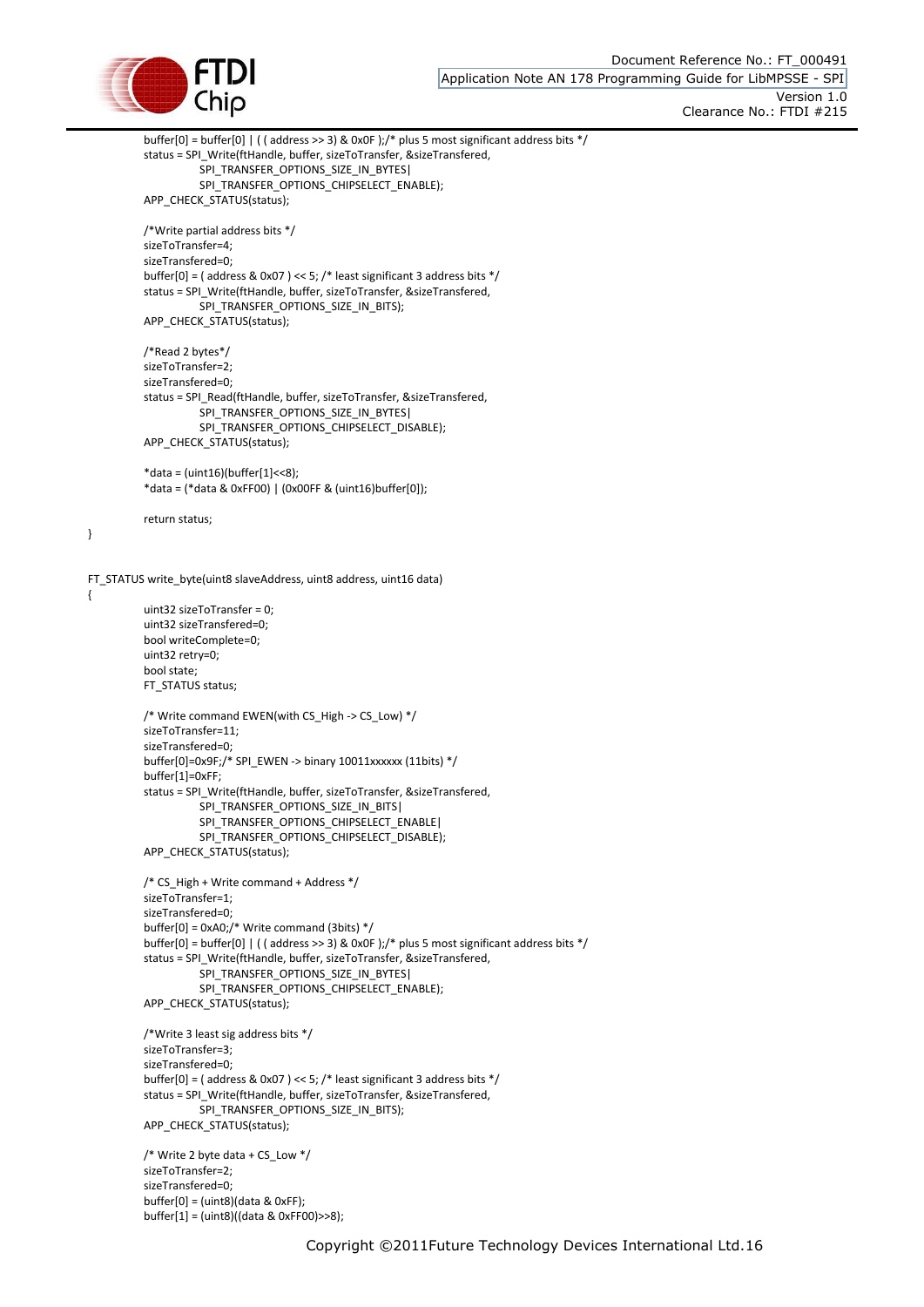

```
status = SPI_Write(ftHandle, buffer, sizeToTransfer, &sizeTransfered, 
                     SPI_TRANSFER_OPTIONS_SIZE_IN_BYTES|
                     SPI_TRANSFER_OPTIONS_CHIPSELECT_DISABLE);
          APP_CHECK_STATUS(status);
          /* Wait until D0 is high */
#if 1
          /* Strobe Chip Select */
          sizeToTransfer=0;
          sizeTransfered=0;
          status = SPI_Write(ftHandle, buffer, sizeToTransfer, &sizeTransfered, 
                     SPI_TRANSFER_OPTIONS_SIZE_IN_BITS|
                     SPI_TRANSFER_OPTIONS_CHIPSELECT_ENABLE);
          APP_CHECK_STATUS(status);
#ifndef linux
          Sleep(10);
#endif
          sizeToTransfer=0;
          sizeTransfered=0;
          status = SPI_Write(ftHandle, buffer, sizeToTransfer, &sizeTransfered, 
                     SPI_TRANSFER_OPTIONS_SIZE_IN_BITS|
                     SPI_TRANSFER_OPTIONS_CHIPSELECT_DISABLE);
          APP_CHECK_STATUS(status);
#else
          retry=0;
          state=FALSE;
          SPI_IsBusy(ftHandle,&state);
          while((FALSE==state) && (retry<SPI_WRITE_COMPLETION_RETRY))
          {
                     printf("SPI device is busy(%u)\n",(unsigned)retry);
                     SPI_IsBusy(ftHandle,&state);
                     retry++;
          }
#endif
          /* Write command EWEN(with CS_High -> CS_Low) */
          sizeToTransfer=11;
          sizeTransfered=0;
          buffer[0]=0x8F;/* SPI_EWEN -> binary 10011xxxxxx (11bits) */
          buffer[1]=0xFF;
          status = SPI_Write(ftHandle, buffer, sizeToTransfer, &sizeTransfered, 
                     SPI_TRANSFER_OPTIONS_SIZE_IN_BITS|
                     SPI_TRANSFER_OPTIONS_CHIPSELECT_ENABLE|
                     SPI_TRANSFER_OPTIONS_CHIPSELECT_DISABLE);
          APP_CHECK_STATUS(status);
          return status;
}
int main()
{
          FT_STATUS status;
          FT_DEVICE_LIST_INFO_NODE devList;
          uint8 address=0;
          uint16 data;
          int i,j;
          uint32 sizeToTransfer, sizeTransfered;
#ifdef _MSC_VER
          Init_libMPSSE();
#endif
          channelConf.ClockRate = 5000;
          channelConf.LatencyTimer= 255;
          channelConf.configOptions = SPI_CONFIG_OPTION_MODE0| SPI_CONFIG_OPTION_CS_DBUS3;
          \overline{C} channelConf.Pin = 0x0000000:/* FinalVal-FinalDir-InitVal-InitDir (for dir: 0=in, 1=out) */
          status = SPI_GetNumChannels(&channels);
          APP_CHECK_STATUS(status);
          printf("Number of available SPI channels = %d\n", channels);
          if(channels>0)
          {
                     for(i=0;i<channels;i++)
                     {
                               status = SPI_GetChannelInfo(i,&devList);
```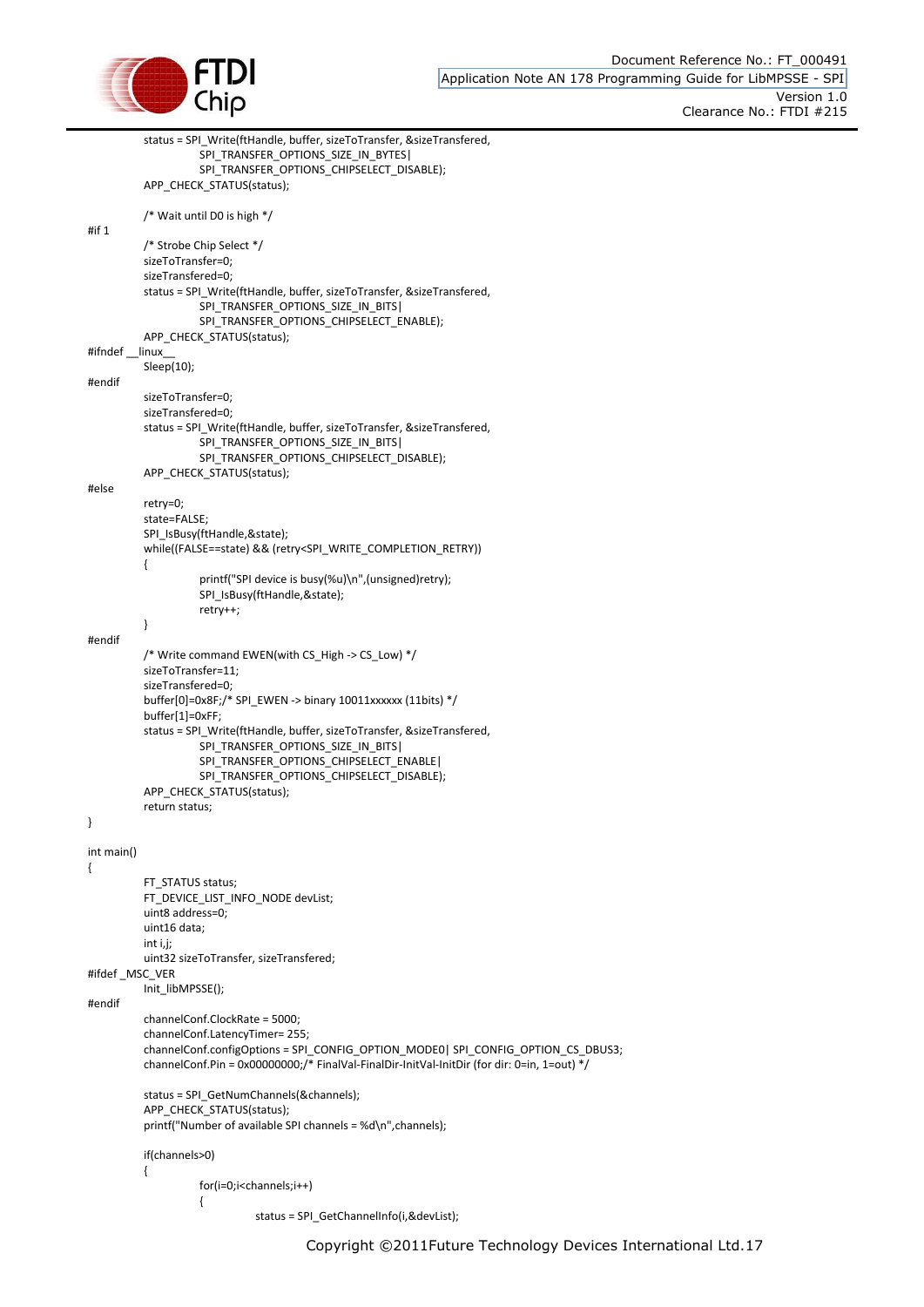

#endif

}

```
APP_CHECK_STATUS(status);
                             printf("Information on channel number %d:\n",i);
                            /* print the dev info */
                             printf(" Flags=0x%x\n",devList.Flags);
                            printf(" Type=0x%x\n",devList.Type);
                            printf(" ID=0x%x\n",devList.ID); 
                            printf(" LocId=0x%x\n",devList.LocId);
                             printf(" SerialNumber=%s\n",devList.SerialNumber);
                             printf(" Description=%s\n",devList.Description); 
                            printf(" ftHandle=0x%x\n",devList.ftHandle);/* always 0 unless open */
                   }
                   status = SPI_OpenChannel(CHANNEL_TO_OPEN,&ftHandle);/* Open the first available channel */
                   APP_CHECK_STATUS(status);
                   printf("\nhandle=0x%x status=0x%x\n",ftHandle,status);
                   status = SPI_InitChannel(ftHandle,&channelConf);
                   for(address=START_ADDRESS_EEPROM;address<END_ADDRESS_EEPROM;address++)
                   {
                            printf("writing byte at address = %d \n", address);
                             write_byte(SPI_SLAVE_0, address,(uint16)address+1);
                   }
                   for(address=START_ADDRESS_EEPROM;address<END_ADDRESS_EEPROM;address++)
                   {
                             read_byte(SPI_SLAVE_0, address,&data);
                             printf("read address=0x%x data=0x%x\n",address,data);
                   }
                   status = SPI_CloseChannel(ftHandle);
         }
#ifdef _MSC_VER
         Cleanup_libMPSSE();
         return 0;
```
The sample program shown above writes to address 0 through 15 in the EEPROM chip. The value that is written is *address+1,* i.e. if the address is 5 then a value 6 is written to that address. When this sample program is compiled and run, we should see an output like the one shown below: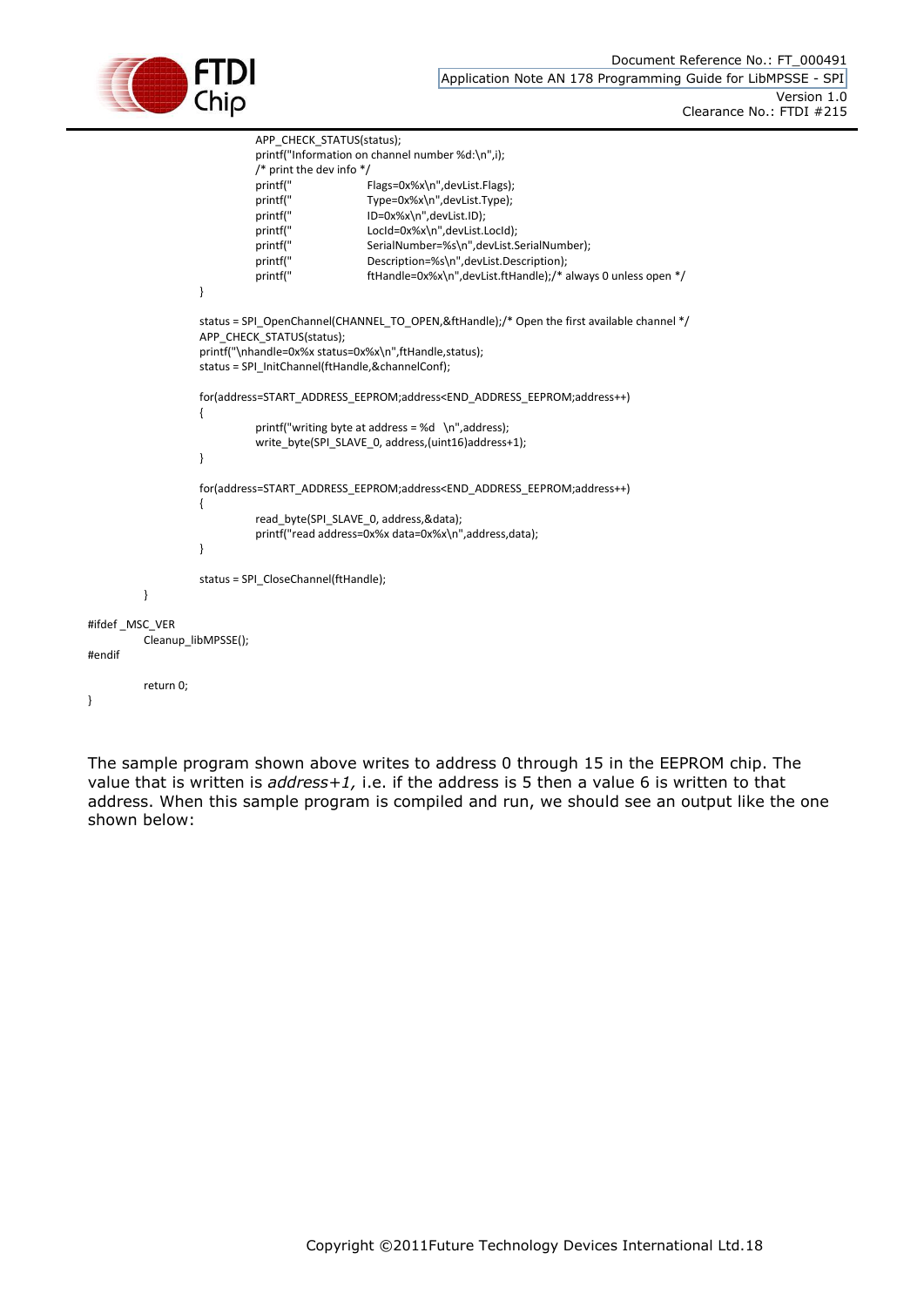Document Reference No.: FT\_000491



Application Note AN 178 Programming Guide for LibMPSSE - SPI Version 1.0

Clearance No.: FTDI #215

| C:\Windows\system32\cmd.exe                                    | $\Box$ $\Box$ | $\mathbf{x}$ |
|----------------------------------------------------------------|---------------|--------------|
| Number of available SPI channels = 2                           |               | ᅀ            |
| Information on channel number 0:<br>$Flagg = 0x2$              |               |              |
| $T$ ype = $\theta \times 6$                                    |               |              |
| ID=0x4036010                                                   |               |              |
| $LocId = 0 \times 831$                                         |               |              |
| SerialNumber=FTTPA0K3A                                         |               |              |
| Description=FT2232H MiniModule A                               |               |              |
| ftHandle=0x0                                                   |               |              |
| Information on channel number 1:<br>Flags=0x2                  |               |              |
| $T$ ype = $\theta \times 6$                                    |               |              |
| ID=0×4036010                                                   |               |              |
| $LocId = 0 \times 832$                                         |               |              |
| SerialNumber=FTTPA0K3B                                         |               |              |
| Description=FT2232H MiniModule B                               |               |              |
| ftHandle=0x0                                                   |               |              |
| handle=0x390ab8 status=0x0                                     |               |              |
| writing byte at address = 0                                    |               |              |
| п<br>writing byte at address =                                 |               |              |
| writing byte at address =                                      |               |              |
| writing byte at address<br>з                                   |               |              |
| writing byte at address<br>-4<br>I                             |               |              |
| writing byte at address<br>I                                   |               |              |
| writing byte at address<br>I<br>7<br>writing byte at address = |               |              |
| writing byte at address =<br>8                                 |               |              |
| -9<br>writing byte at address =                                |               |              |
| writing byte at address = 10                                   |               |              |
| writing byte at address = $\mathtt{11}$                        |               |              |
| writing byte at address = 12                                   |               |              |
| -13<br>writing byte at address =                               |               |              |
| writing byte at address = 14<br>writing byte at address = $15$ |               |              |
| read address=0x0 data=0x1                                      |               |              |
| read address=0x1 data=0x2                                      |               |              |
| read address=0x2 data=0x3                                      |               |              |
| read address=0x3 data=0x4                                      |               |              |
| read address=0x4 data=0x5<br> read address=0x5 data=0x6        |               |              |
| read address=0x6 data=0x7                                      |               |              |
| read address=0x7 data=0x8                                      |               |              |
| read address=0x8 data=0x9                                      |               |              |
| read address=0x9 data=0xa                                      |               |              |
| read address=0xa data=0xb                                      |               |              |
| read address=0xb data=0xc                                      |               |              |
| read address=0xc data=0xd<br>read address=0xd data=0xe         |               |              |
| read address=0xe data=0xf                                      |               |              |
| read address=0xf data=0x10                                     |               | ▼            |
|                                                                |               |              |

Diagram 4: Sample output on windows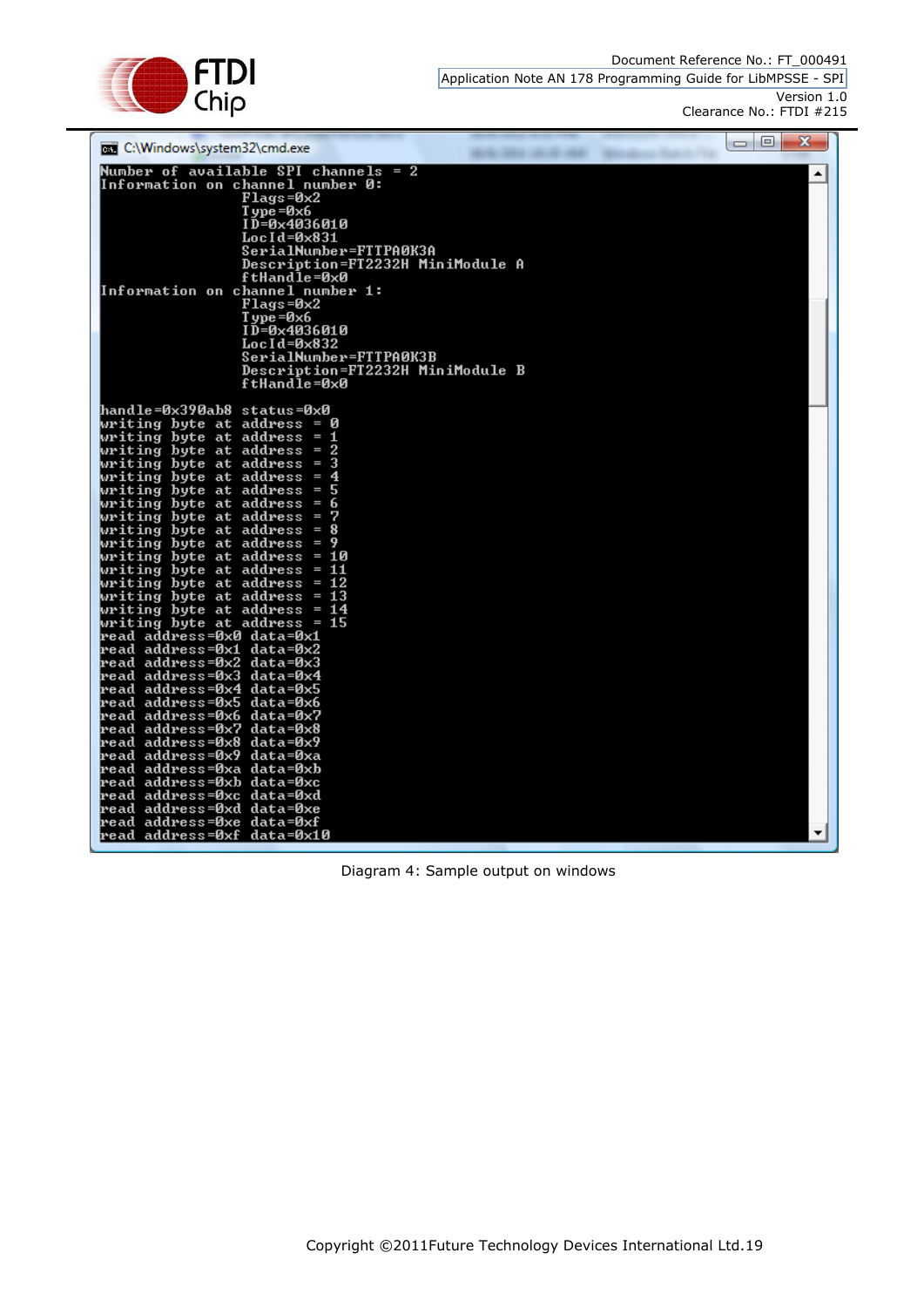Document Reference No.: FT\_000491



Application Note AN 178 Programming Guide for LibMPSSE - SPI Version 1.0

Clearance No.: FTDI #215

|       |  |                                                                                                                                               |                                                                            |                                          | ■ user@fedoraVM:/home/projects/libMPSSE/0.2_20110615_SPI/0.2/Rc ■ □   ▽   |  |
|-------|--|-----------------------------------------------------------------------------------------------------------------------------------------------|----------------------------------------------------------------------------|------------------------------------------|---------------------------------------------------------------------------|--|
|       |  |                                                                                                                                               |                                                                            | File Edit View Search Terminal Tabs Help |                                                                           |  |
| Con   |  |                                                                                                                                               |                                                                            |                                          | user@fedoraVM:/home/projects/libMP % user@fedoraVM:/home/projects/libMP % |  |
|       |  | $Flags=0x2$<br>Туре=0х6<br>ID=0x4036010<br>LocId=0x11d1                                                                                       | Information on channel number 0:                                           |                                          |                                                                           |  |
| ser': |  |                                                                                                                                               | SerialNumber=FTTPA0K3A<br>ftHandle=0x0<br>Information on channel number 1: | Description=FT2232H MiniModule A         |                                                                           |  |
| Tr    |  | $Flags=0x2$<br>Туре=0х6<br>ID=0x4036010<br>LocId=0x11d2                                                                                       | SerialNumber=FTTPA0K3B<br>ftHandle=0x0                                     | Description=FT2232H MiniModule B         |                                                                           |  |
|       |  | handle=0x906ed30 status=0x0<br>writing byte at address = $\theta$<br>writing byte at address = $1$                                            |                                                                            |                                          |                                                                           |  |
|       |  | writing byte at address = $2$<br>writing byte at address = $3$<br>writing byte at address = $4$                                               |                                                                            |                                          |                                                                           |  |
|       |  | writing byte at address = $5$<br>writing byte at address = $6$<br>writing byte at address = $7$                                               |                                                                            |                                          |                                                                           |  |
|       |  | writing byte at address = $8$<br>writing byte at address = $9$<br>writing byte at address = $10$                                              |                                                                            |                                          |                                                                           |  |
|       |  | writing byte at address = $11$<br>writing byte at address = $12$<br>writing byte at address = 13                                              |                                                                            |                                          |                                                                           |  |
|       |  | writing byte at address = $14$<br>writing byte at address = $15$<br>read address=0x0 data=0x1<br>read address=0x1 data=0x2                    |                                                                            |                                          |                                                                           |  |
|       |  | read address=0x2 data=0x3<br>read address=0x3 data=0x4<br>read address=0x4 data=0x5<br>read address=0x5 data=0x6<br>read address=0x6 data=0x7 |                                                                            |                                          |                                                                           |  |
|       |  | read address=0x7 data=0x8<br>read address=0x8 data=0x9<br>read address=0x9 data=0xa<br>read address=0xa data=0xb                              |                                                                            |                                          |                                                                           |  |
|       |  | read address=0xb data=0xc<br>read address=0xc data=0xd<br>read address=0xd data=0xe                                                           |                                                                            |                                          |                                                                           |  |

Diagram 5: Sample output on linux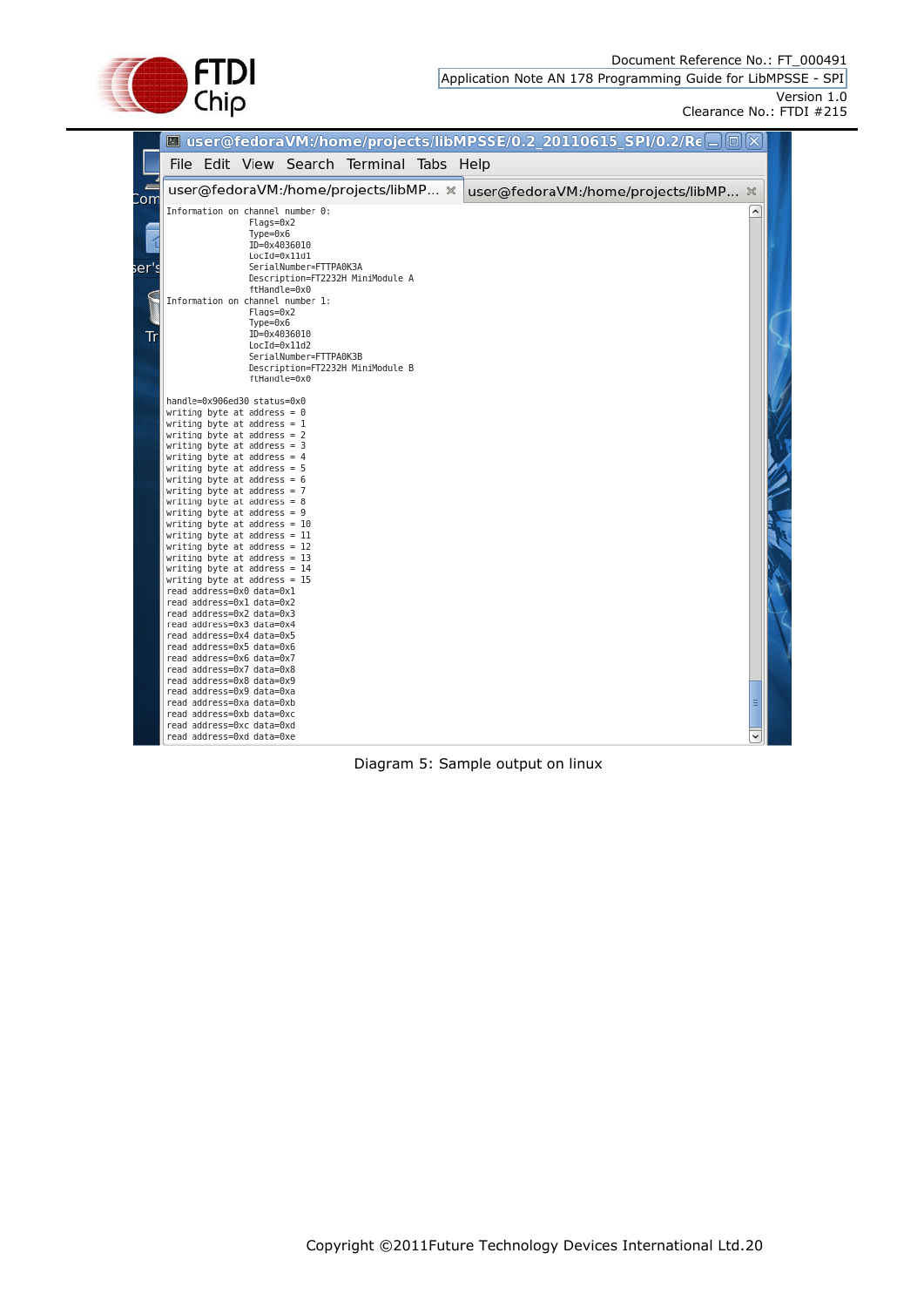

## <span id="page-21-0"></span>**5 Contact Information**

#### **Head Office – Glasgow, UK**

Future Technology Devices International Limited Unit 1,2 Seaward Place, Centurion Business Park Glasgow G41 1HH United Kingdom Tel: +44 (0) 141 429 2777 Fax: +44 (0) 141 429 2758

E-mail (Sales) **[sales1@ftdichip.com](mailto:sales1@ftdichip.com)**<br>E-mail (Support) **support1@ftdichip.com E-mail (General Enquiries)** 

E-mail (Support) **[support1@ftdichip.com](mailto:support1@ftdichip.com)** Web Site URL **[http://www.ftdichip.com](http://www.ftdichip.com/)** Web Shop URL **[http://www.ftdichip.com](http://www.ftdichip.com/)**

#### **Branch Office – Taipei, Taiwan**

Future Technology Devices International Limited (Taiwan) 2F, No. 516, Sec. 1, NeiHu Road Taipei 114 Taiwan , R.O.C. Tel: +886 (0) 2 8791 3570 Fax: +886 (0) 2 8791 3576

E-mail (Sales) **[tw.sales1@ftdichip.com](mailto:tw.sales1@ftdichip.com)**

E-mail (Support) **[tw.support1@ftdichip.com](mailto:tw.support1@ftdichip.com)** E-mail (General Enquiries) **[tw.admin1@ftdichip.com](mailto:tw.admin1@ftdichip.com)** Web Site URL **[http://www.ftdichip.com](http://www.ftdichip.com/)**

#### **Branch Office – Hillsboro, Oregon, USA**

Future Technology Devices International Limited (USA) 7235 NW Evergreen Parkway, Suite 600 Hillsboro, OR 97123-5803 USA Tel: +1 (503) 547 0988 Fax: +1 (503) 547 0987

E-Mail (Sales) **[us.sales@ftdichip.com](mailto:us.sales@ftdichip.com)** E-Mail (General Enquiries) **[us.admin@ftdichip.com](mailto:us.admin@ftdichip.com)**

E-Mail (Support) **[us.support@ftdichip.com](mailto:us.support@ftdichip.com)** Web Site URL **[http://www.ftdichip.com](http://www.ftdichip.com/)**

#### **Branch Office – Shanghai, China**

Future Technology Devices International Limited (China) Room 408, 317 Xianxia Road, Shanghai, 200051 China Tel: +86 21 62351596 Fax: +86 21 62351595

E-mail (Sales) **[cn.sales@ftdichip.com](mailto:cn.sales@ftdichip.com)** E-mail (General Enquiries) **[cn.admin@ftdichip.com](mailto:cn.admin@ftdichip.com)**

E-mail (Support) **[cn.support@ftdichip.com](mailto:cn.support@ftdichip.com)** Web Site URL **[http://www.ftdichip.com](http://www.ftdichip.com/)**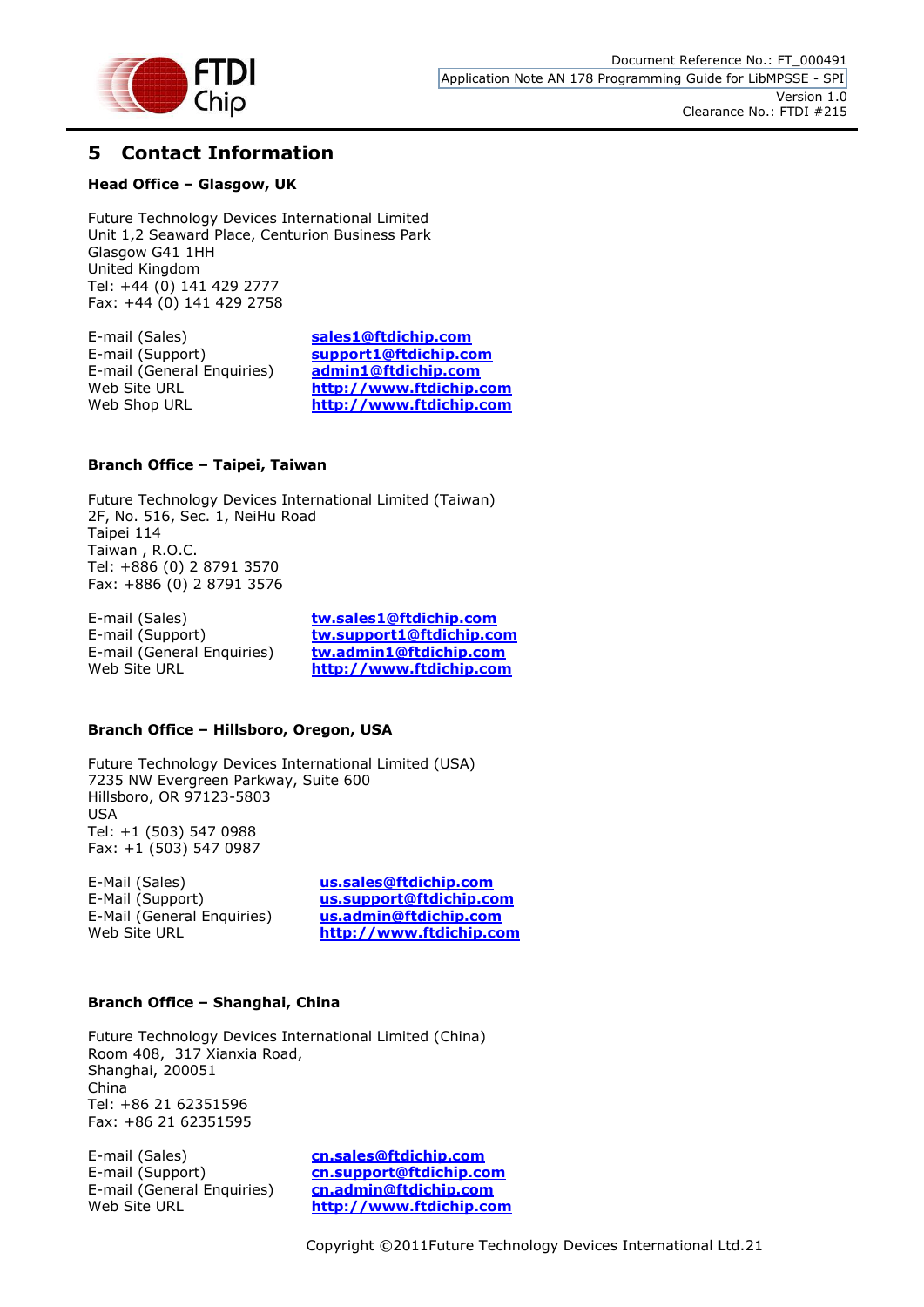

Neither the whole nor any part of the information contained in, or the product described in this manual, may be adapted or reproduced in any material or electronic form without the prior written consent of the copyright holder. This product and its documentation are supplied on an as-is basis and no warranty as to their suitability for any particular purpose is either made or implied. Future Technology Devices International Ltd. will not accept any claim for damages howsoever arising as a result of use or failure of this product. Your statutory rights are not affected. This product or any variant of it is not intended for use in any medical appliance, device or system in which the failure of the product might reasonably be expected to result in personal injury. This document provides preliminary information that may be subject to change without notice. No freedom to use patents or other intellectual property rights is implied by the publication of this document. Future Technology Devices International Ltd., Unit 1, 2 Seaward Place, Centurion Business Park,Glasgow, G41 1HHUnited Kingdom. Scotland Registered Number: